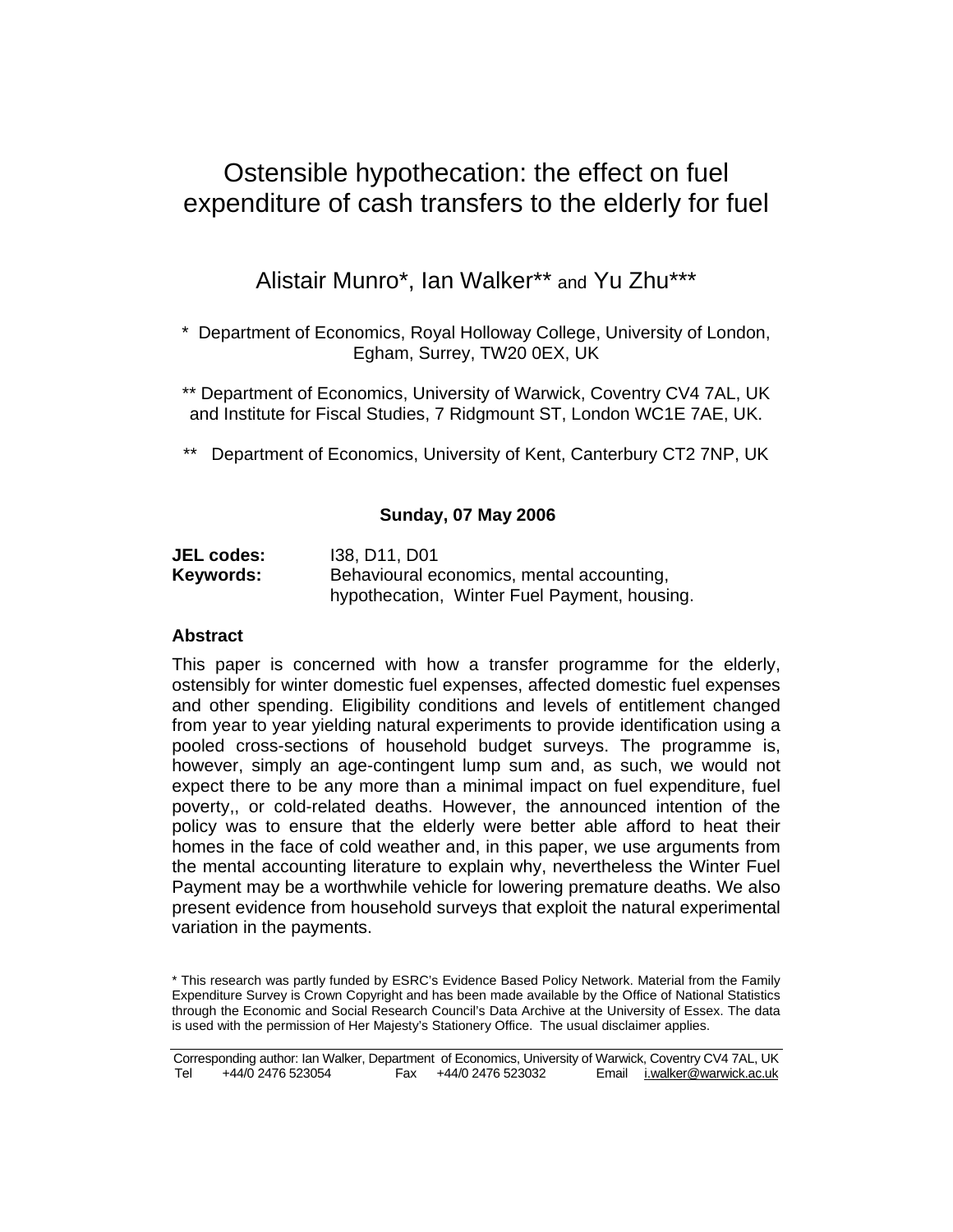#### **1. Introduction**

This paper is concerned with how a cash transfer programme to the elderly, ostensibly for winter heating expenses, affected those expenses. The transfer programme is called Winter Fuel Payments  $(WFP)^{1}$ . In understanding consumer behaviour, the demand function can typically be written as  $x = x(\mathbf{p}, m; F)$  where **p** represents prices, *m* is income while *F* represents the "frame" in which the consumer makes his or her choices. Within the standard, Hicksian model, *x* has certain properties, such as homogeneity of degree zero in prices and income taken together. The demand function is also normally assumed to satisfy a property of frame invariance – that is, changes in the frame do not affect demand. Relaxing this assumption, and replacing it with empirically supported alternatives, is the starting point for behavioural economics which, via experiments and the field, has furnished data, and a number of important theories, about the influence of frames on consumer behaviour. Behavioural approaches have become prominent in some parts of economics (e.g. finance), but within public economics there has been less interest (see Dhami and Ali (2003) and Kanbur *et al*. (2004). The focus of that interest has been largely on the impact of the standard economic tools of microeconomic policy (e.g taxes, expenditure and fines) given non-standard preferences. In contrast there has been less emphasis on the impact of manipulating the framing of economic policies: although, again, there are notable exceptions including the work on savings by Thaler and Benartzi (2004).

This paper explores the role of framing in public policy by analysing the impact of the Winter Fuel Payment in the UK. The allowance is an expensive programme with payments totalling around £2 billion in a full year. Introduced with the ostensible aim of reducing fuel poverty in the UK, and thereby cutting the number of premature deaths attributable to cold weather, this lump-sum payment (currently £200 per annum, and more to the very old) is payable to households containing one or more people over the age of 60. The peculiarity of the payment is that it is not in any way contingent on fuel expenditure, so that within the standard Hicksian model of the consumer, the payment is equivalent to an age contingent income transfer. Given the

<sup>&</sup>lt;sup>1</sup> Previously called Winter Fuel Allowance up to 1998. Note that this is different from the Cold Weather Payment which is payable during long periods of very cold weather to people in the UK on very incomes low enough to be receiving Income Support and Pension Credit.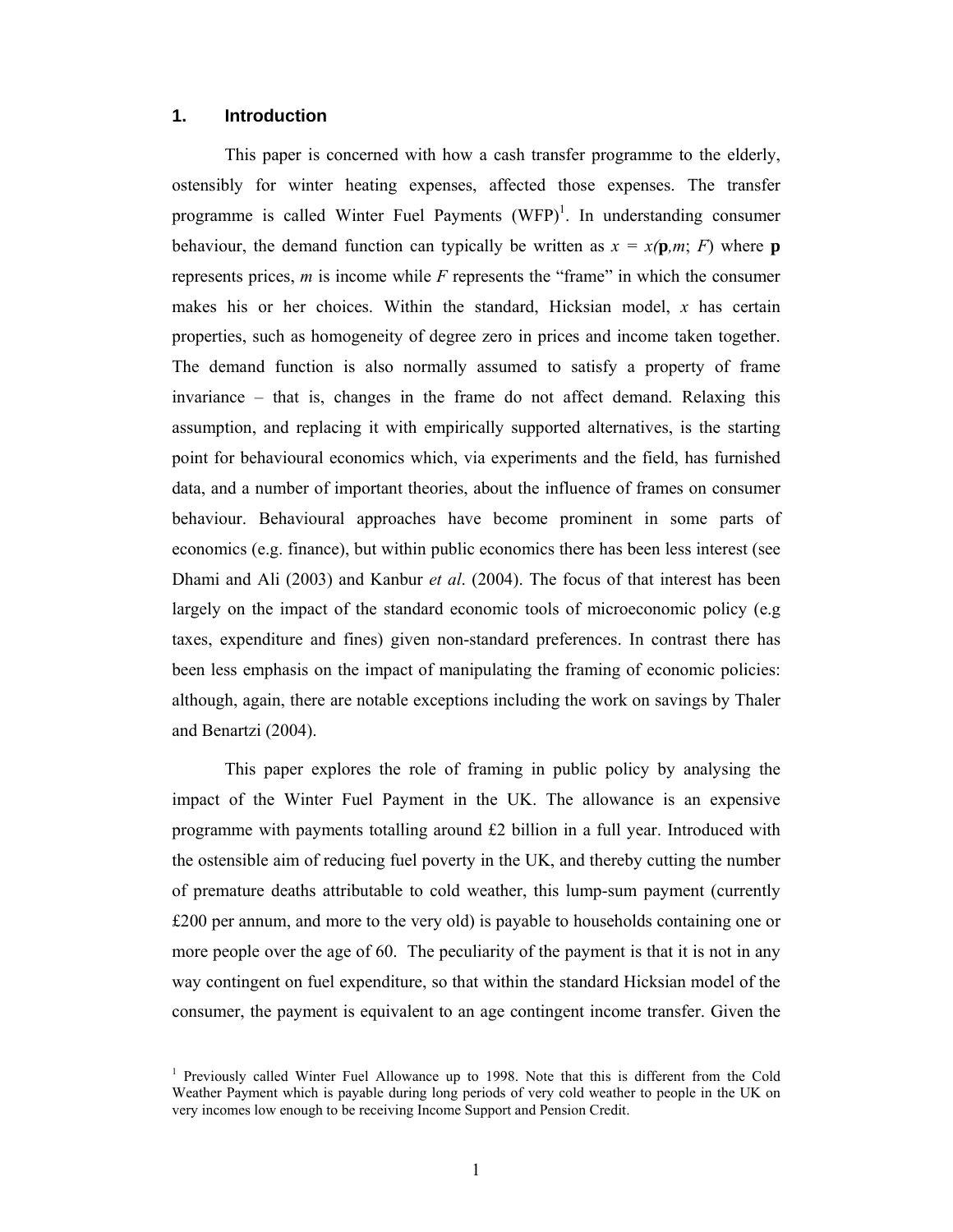established availability of means-tested programmes<sup>2</sup> to change the income of the elderly who are also poor, and who are therefore also likely to be vulnerable to cold weather, the role of the Winter Fuel Payment (WFP) is therefore hard to understand without invoking bounded rationality on the part of one or more groups of political actors.

The policy was introduced in the 1997, although it was not until December 1999 that payments became large. Our analysis covers the period from 1997/8, when modest payments were first made, up to 2003/4 (the latest year currently available).

The plan of the paper is as follows: first the WFP system is explained in more detail, along with some broad features of uptake and expenditure. The following section examines the theory of the payment, both within standard models of the individual and from the perspective of mental accounting. A simple adaptation of Tversky and Kahneman's Prospect Theory is used to outline one reason why the payment might have a larger impact on behaviour than a simple lump-sum cash transfer. Section 4 produces empirical evidence on the impact and section 5 concludes.

## **2. WFP and the relevant literature**

Unlike the US food stamps program<sup>3</sup> the WFP transfer is paid in cash, just once each year, the transfer is not means-tested, the procedure for claiming is straightforward, and participation rate is close to 100%. Eligibility conditions and levels of entitlement changed from year to year yielding several natural experiments to provide identification.

Along with Ireland, the UK has the highest percentage of excess deaths during the winter months in Europe. Figure 1 shows that mortality rates regularly rise during

 $2^2$  The Pension Credit, formerly the Minimum Income Guarantee, is paid to only low income households who are old enough to be in receipt of their state pension (Social Security) payments.

<sup>&</sup>lt;sup>3</sup> There is a substantial US literature on food stamps which suggests that in-kind transfers do affect spending on food even though their value is less than the level of spending on food and so should be equivalent to cash (see Fraker (1995)). Explanations for this either relate to the fact that there is an effect of the recipient (food stamps are usually given to mothers) or because there is a difference in periodicity (food stamps are paid monthly while other income is often received with greater frequency). A smaller literature investigates the possibility of a labelling effect, associated with cash transfers where entitlement is associated with having children. Such an effect on child assignable goods has been found by Kooreman (2000) but not by Edmonds (2002). Indeed, Blow *et al* (2005) exploited various sources of exogenous variation in child benefit that occurred in the UK during the 1980's and 1990's and found that child benefit was spent disproportionately on *adult* assignable goods.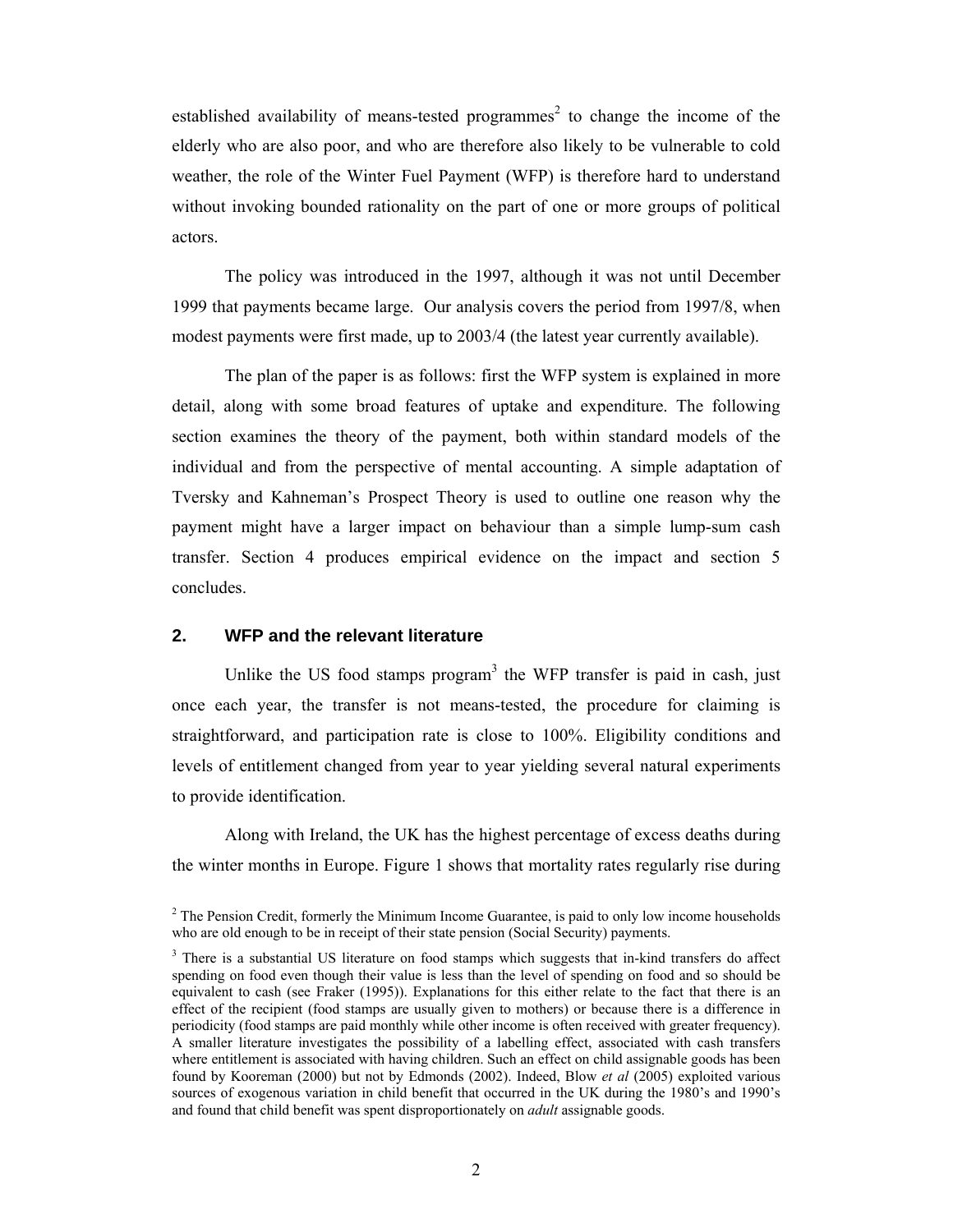periods of cold weather and deaths are concentrated in the over 65s. The exact link between temperature and excess death rates for the UK are unclear. Hypothermia accounts for a relatively small number of the deaths, so most cold-related deaths are attributed to respiratory or circulatory diseases (see Aylin *et al*. (2001)). Hypothesised and investigated causes of the deaths include poor quality housing stock, lack of central heating, pensioner behaviour and activity rates as well as poverty. The Winter Fuel Payment has been clearly presented as a means of reducing excess mortality by allowing pensioners to spend more on their heating bills.

## *Figure 1. Excess deaths and winter temperatures in the UK*



The policy was explicitly introduced in 1998 with the aim of ensuring that the elderly were better able to afford to keep their homes warm in the face of cold spells. Official sources state that WFP:

*"….aims to ensure that the elderly can keep their homes warm in cold weather."* 

*"…..are well-timed payments which demonstrate the Government's commitment to alleviating fuel poverty by providing help to older households toward their winter bills."*

The allowance reflects official advice about keeping warm and health. For example, pensioners are advised by the government that:

*"The ideal living room temperature for older people is 21°C. Once room temperatures start to drop the risks of respiratory illness, stroke, heart attack and hypothermia increase".* 

 *"About half of all extra deaths in winter are due to coronary heart disease or stroke. About a quarter are due to respiratory disease. Blood thickens in cold conditions and makes circulation more difficult".*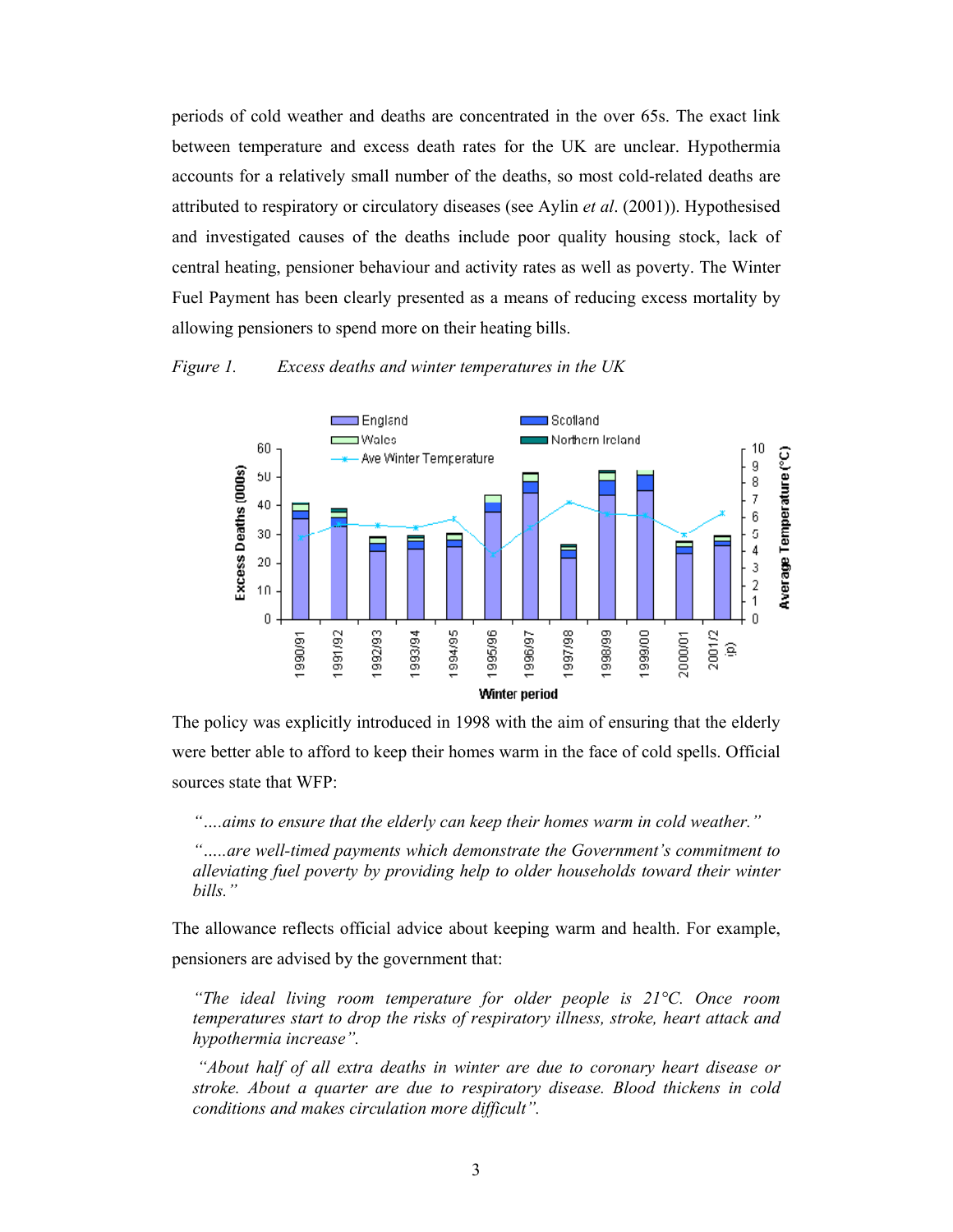Yet WFP was paid in cash to anyone aged 60 or over and normally living in the UK, regardless of level of income or savings<sup>4</sup>. The payment is non-taxable and does not affect social security benefit entitlements. A qualifying person living with a non-qualifying partner was paid twice the single rate. In 2003, a household containing some 80+ became eligible for the new 80+ Annual Payment. In almost all cases payments were made during late November and early December each year. Figure 2 shows the history of the program for an example household containing a single man and for a couple.

## *Figure 2 History of WFP*





<sup>4</sup> Between 1997 and 2000, single men were only eligible if they were 65 or over. Someone over the qualifying age and lives in a care home would be paid half the normal rate if she did not get Pension Credit or Jobseeker's Allowance, and nothing at all if she did.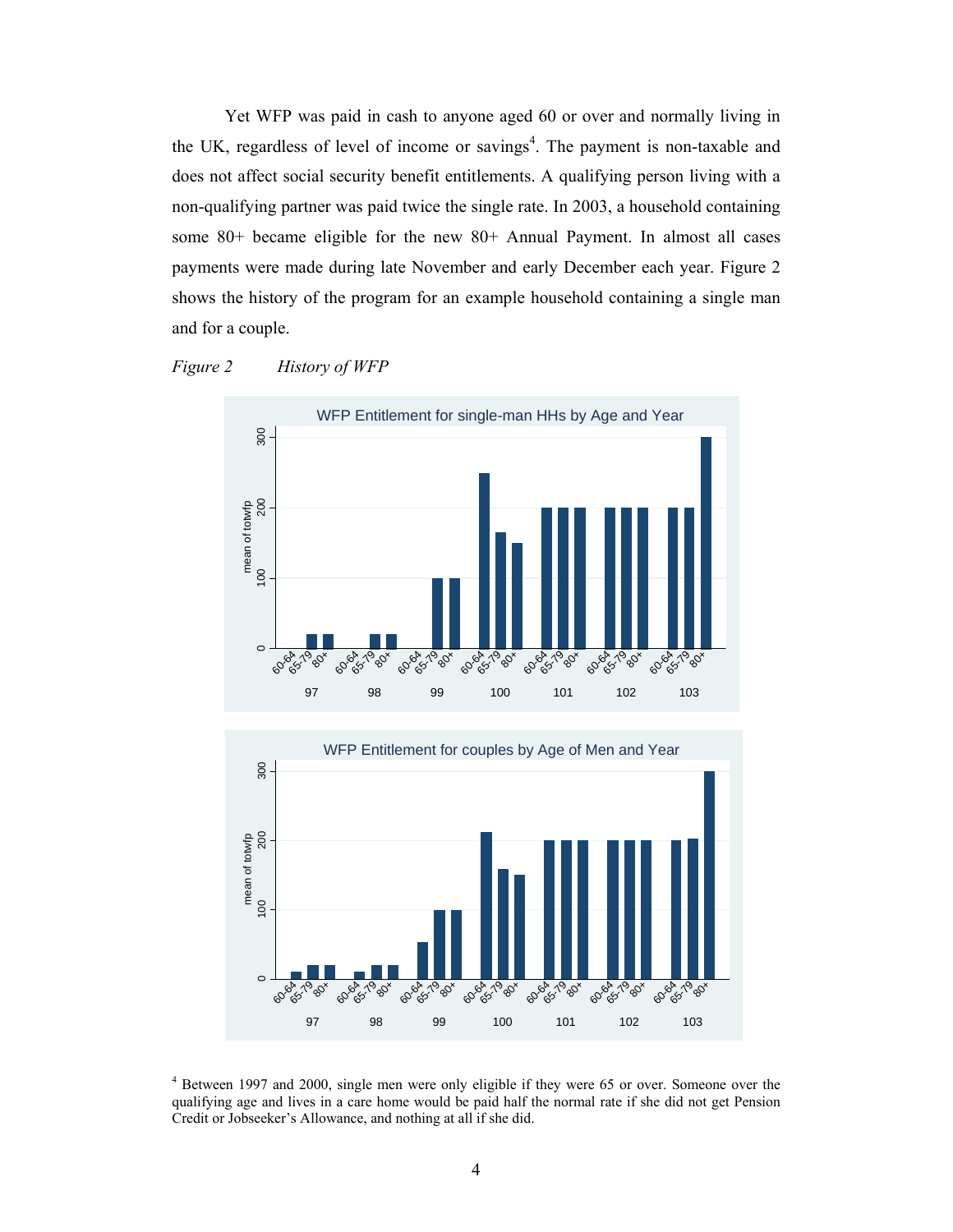Notice that between 1997 and 2000 single men were only eligible if there were 65 or over, while single women were eligible at age 60. Originally the allowance was available to men over 65 and women over 60 living in the UK, but following a ruling by the European Court of Human Rights, all individuals over 60 are eligible<sup>5</sup>. This challenge in the European Court resulted in the UK government having to provide "backpay" to those men who would have been eligible were they women which is reflected in the figure.

Households who are not already in receipt of state benefits have to claim, but there is no income contingency, and there is no requirement that the money be spent on fuel bills. Once a claim is paid in one year, the payment is automatically made in subsequent years unless the Department for Work and Pensions (DWP) is alerted to a material change in circumstances. The UK government does not produce figures on the numbers potentially eligible. However, Figure 3 shows the data that is available currently the total number of claiming households is over 8.5 million containing around 11.5 million eligible individuals and total expenditure is close to £2 billion.

#### *Figure 3 WFP recipients and expenditure*



<sup>5</sup> As are Britons living abroad in the EEA provided that they have claimed the allowance while living in the UK.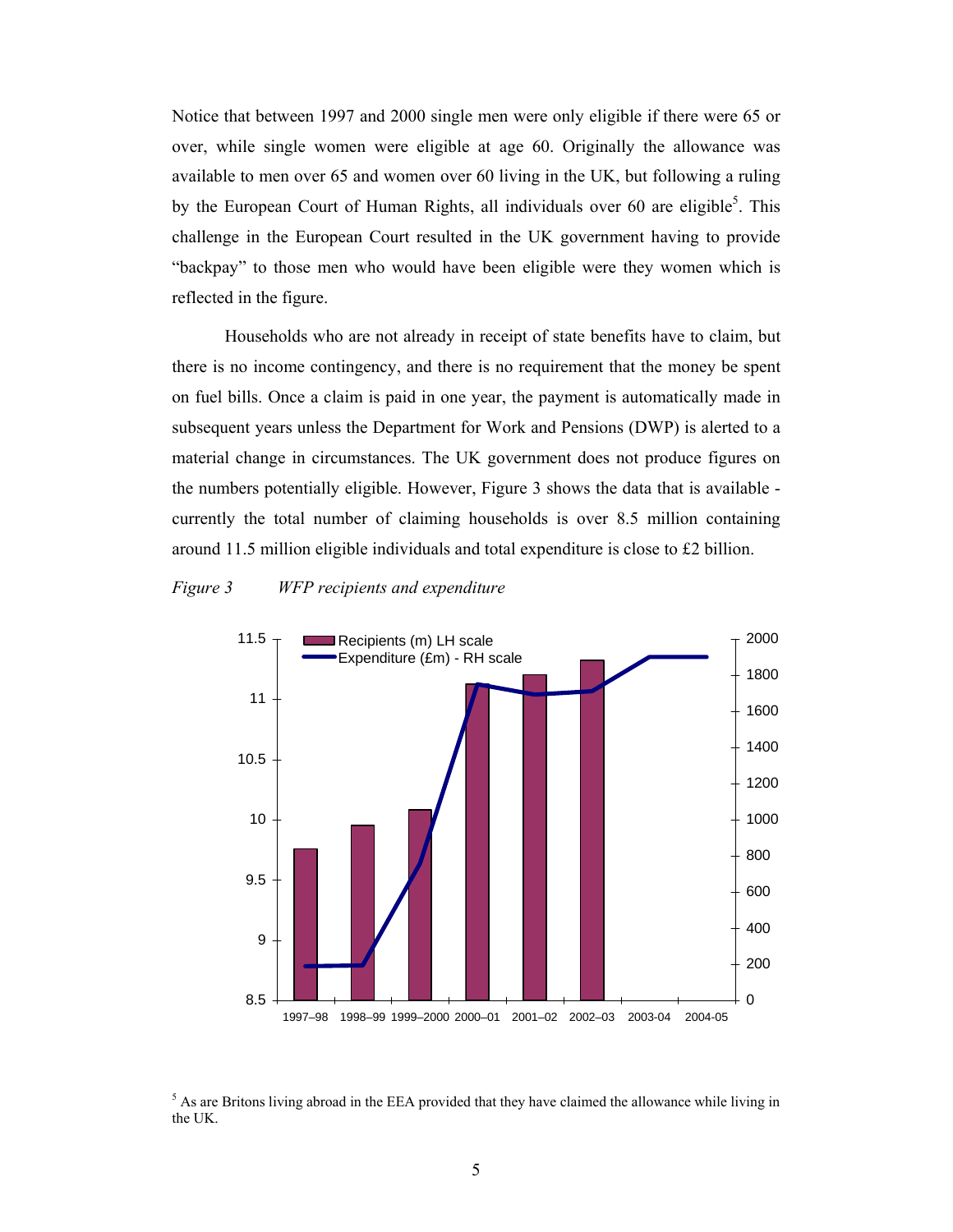The availability of the payment is widely advertised, by central and local government, by individual Members of Parliament of the ruling Labour party and pensioner advocacy organisations such as *Age Concern*. As a result, up-take levels are probably very high, although no official figures are available for the proportion of eligible households who receive the benefit<sup>6</sup>. Our own analysis below of the Family Resources Surveys since 1997 suggest that, although there is a lag with the newly eligible, the take-up rate quickly approaches 100%.

## **3. Theory.**

Within standard Hicksian theory the WFP is equivalent to a lump sum grant contingent solely on age (and the fact that the payment is claimed). As a result, the impact on heating expenditure ought to be minimal. Semi-parametric estimates in Blundell *et al.* (1998) suggest an income elasticity of around 0.5 – towards the upper end of the range of estimates in the literature. Since, a low income pensioner typically will have a total annual net income or around  $£10,000$  and will spend about  $£500$  p.a. on domestic fuel a WFP of £200 would, according to this estimate, be likely to increase fuel spending by around £5 p.a.

More fundamentally the existence of the Minimum Income Guarantee (now the Pension Credit) meant that when the WFP was introduced there was pre-existing vehicle for giving pensioners a lump-sum rise in income. The use of this existing policy vehicle would have avoided the significant costs of running the Winter Fuel programme and would have allowed the payments to be concentrated on the low income elderly. In other words, as an instrument of policy, the allowance was dominated by adjustments to pre-existing programmes.

If the programme is hard to explain on welfarist or fuel poverty reduction grounds, it is equally difficult to produce a sensible political economy explanation that

<sup>6</sup> From the House of Commons: "**John Thurso:** To ask the Secretary of State for Work and Pensions how many people eligible for a 2004–05 winter fuel payment needed to submit a claim to receive it; and how many of those have claimed, broken down by region. [206888] **Malcolm Wicks:** We estimate that approximately 700,000 individuals in Great Britain reached age 60 in the qualifying period for the 2004–5 Winter Fuel Payment. About half of these will be paid automatically but others, who are not in receipt of certain benefits, will need to make a claim. At the 10 December 2004 there have been 314,517 claim forms received. We are not currently able to give a reliable regional breakdown. Those eligible have until 30 March to make a claim and it is up to them whether they do so. We publicise the availability and eligibility for the payments through out the claim period." Hansard, *21 Dec 2004 : Column 1746W.*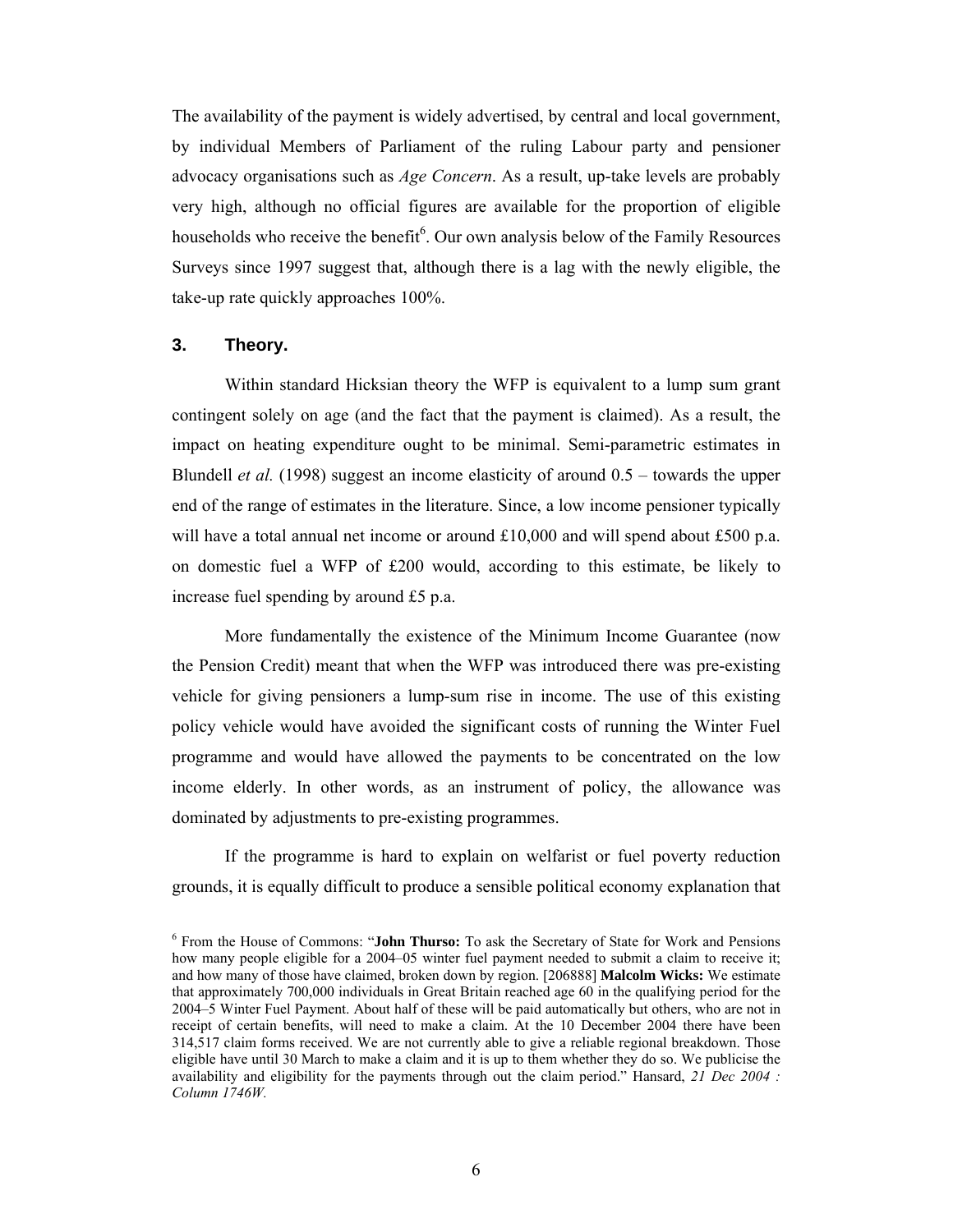does not at some point invoke bounded rationality. The three main groups of actors relevant to the programme are pensioners, non-pensioners and elected politicians. Suppose there was a political outcome in which *∆* was paid in cash to all pensioners at a net cost of *∆+c* to non-pensioners. Compare this to an outcome in which pensioners receive *∆* at a cost *∆+c'* where *c'<c*. Non-pensioners would prefer this second outcome provided their preferences satisfy non-satiation and provided the burden for each individual was lower under the second arrangement. Meanwhile pensioners would be indifferent or prefer the second arrangement if they were at all altruistic. Given this, politicians should also prefer the second arrangement, provided that their payoff was increasing in the utility of citizens.

One possible, though not necessarily plausible, explanation is based on asymmetric information. For instance, non-pensioner citizens might be against a lump-sum subsidy to pensioners but in favour of a targeted heating subsidy. If they are not able to distinguish between a heating subsidy proper and the WFP then there may exist a political equilibrium in which the WFP is made. One problem with this argument is the high level of publicity given to the programme: the government advertises it heavily, individual Labour party members of parliament localised figures on its uptake in their election material, and newspapers carry reminders to pensioners to claim. More fundamentally, in a world where some actors can choose whether information is asymmetric or not, asymmetric information cannot be a part of any equilibrium if that is not compatible with their incentives. In other words, if nonpensioners were unsure of the true nature of the payment, then there would be clear gains from "political arbitrage" in the sense that there would be returns to an opposition politician or indeed newspapers from passing on the information.

### 3.1 Mental accounts and mental budgeting.

Mental accounting is a term invented by Thaler (see, for example, Thaler (1981)) to describe models and rules that individuals use to organise their finances. It consists of three types of rules: those concerning the framing and perception of consumption and expenditure; and those concerning the assignment of spending to particular accounts and finally rules about how often accounts are audited and balances settled. Because of this, mental accounting might better be viewed as a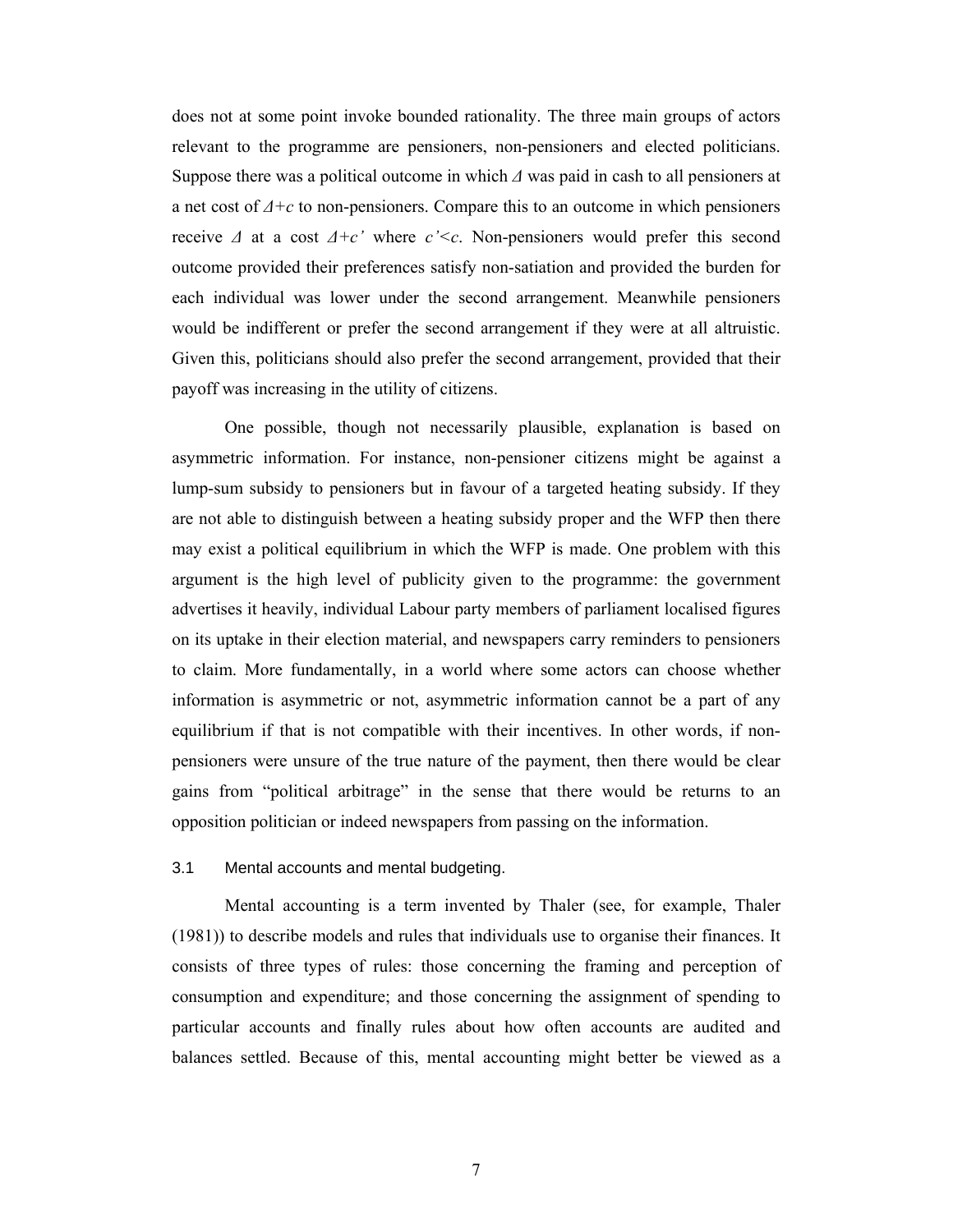cluster of interacting anomalies and heuristics rather than a single effect. It provides an alternative explanation of the potential effectiveness of policies such as the WFP.

Much of the evidence presented in the mental accounting literature is compatible with the predictions of Prospect Theory. To see this, consider two transactions, *x* and *y* and a consumer's choice of whether to enter them as a single, combined transaction or place them into separate accounts. Let  $v(x+y)$  be the value when x and y are integrated into one mental account and let  $v(x) + v(y)$  be the value when they are treated as separate accounts. Recall that, under Prospect Theory, losses are weighted more heavily than gains and that the value function is concave for gain and convex for losses. Then we have the following properties:

- 1.  $v(x) + v(y) > v(x+y)$  when both *x* and *y* are positive;
- 2.  $v(x) + v(y) \le v(x+y)$  when both x and y are negative;
- 3.  $v(x) + v(y) > v(x+y)$  when *x* is a large gain and *y* is a sufficiently small loss;
- 4.  $v(x) + v(y) \le v(x+y)$  when x is a small gain and y is a sufficiently large loss.

In this framework, to maximize total value, subjects should separate gains, integrate losses, separate out small gains from losses, and integrate small losses into large gains. However, one of the weaknesses of the assumption that consumers have full control over the choice of accounts is in its implication for the treatment of gains. As Thaler (1992) points out, if a gain can be broken down into smaller and smaller gains then utility can be still higher and higher. Specifically, Property 1 implies that  $n.v(x/n) > v(x)$  for  $n > 1$ , implying that the optimal treatment of a gain is to break it down into infinitesimal parts. Thus it seems more reasonable to suppose that consumers do not have full control over their ability to manipulate accounts or that there are costs associated with mental accounting frameworks. There is as yet no formal theory of how such a cost structure might be constructed, though the lessons from the literature suggest that it is easier to integrate two items of income or expenditure when the goods are similar or when the two events are close in time. Of particular interest here is the concept of mental budgets: that expenditure patterns can be related to the notional pattern of budgets and the moneys allocated to them, (Heath and Soll (1996)). For instance, if money is saved on entertainment expenses it is more likely to be spent on other forms of entertainment compared to when money is saved in some other way.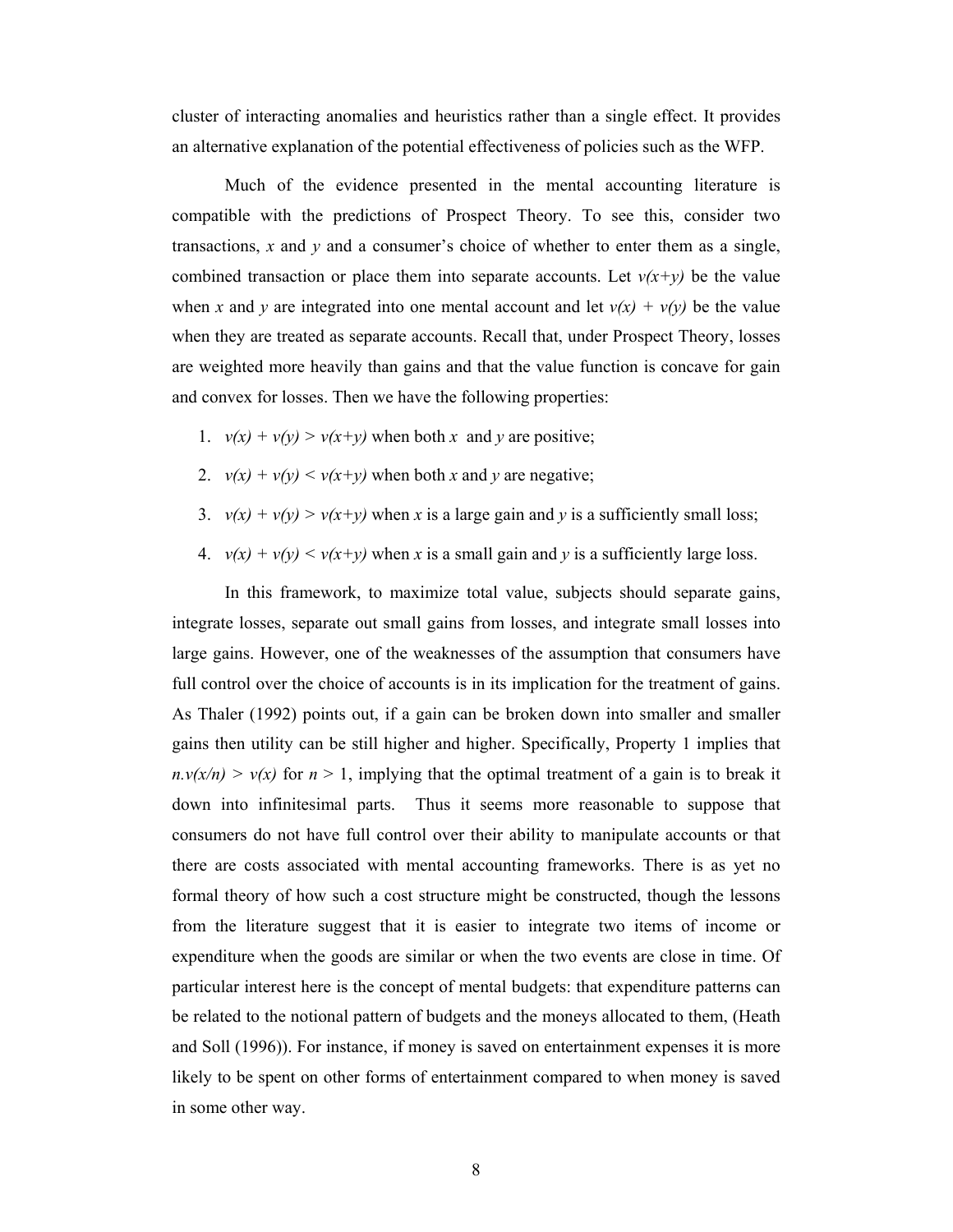#### *Figure 4 Mental accounting and the timing of consumption.*



Payment/costs

Prelec and Loewenstein (1988) investigate individual's desire to match expenditure and consumption over time. Consider Figure 4 which shows a pattern of consumption and its associated expenditure over time for one individual. For instance, the commodity might be a soccer or theatre season ticket and the expenditure could represent regular transfers from a bank account in payment. The solid bars indicate two instances of consumption (above the line) and one act of payment (below the line). In line with much of the literature on mental accounting, Prelec and Loewenstein (1988) argue that for many individuals there are simultaneous 'costs of consumption' and 'benefits of payment'. These are shown in grey; they represent hedonic echoes of the real transactions that in part cancel out the pain or pleasure of the original experience. Moreover, by manipulating the timing of consumption and payment, the consumer is able to affect the size of the offsetting to terms. To gain insight into how this occurs, Prelec and Loewenstein confronted 89 individuals with a ranking task involving the timing of payment and use of a hypothetical time share, where the individual had purchased 3 weeks of use of a resort apartment to be enjoyed over a period of four years at a total price of \$3,000. Some options involved prepayment, some involved use of the apartment in the early or years, some involved a matching of the timing of payments to the year of use etc. To elicit discount rates, they also asked their subjects to rank options involving only benefits or only payments.

Individuals with a positive rate of time preference - which characterised most subjects in their sample - should prefer consumption and payment patterns with the payments end-loaded. In fact, a majority of subjects did not rank such options highly. The largest group favoured either matching year of use to year of payment, but with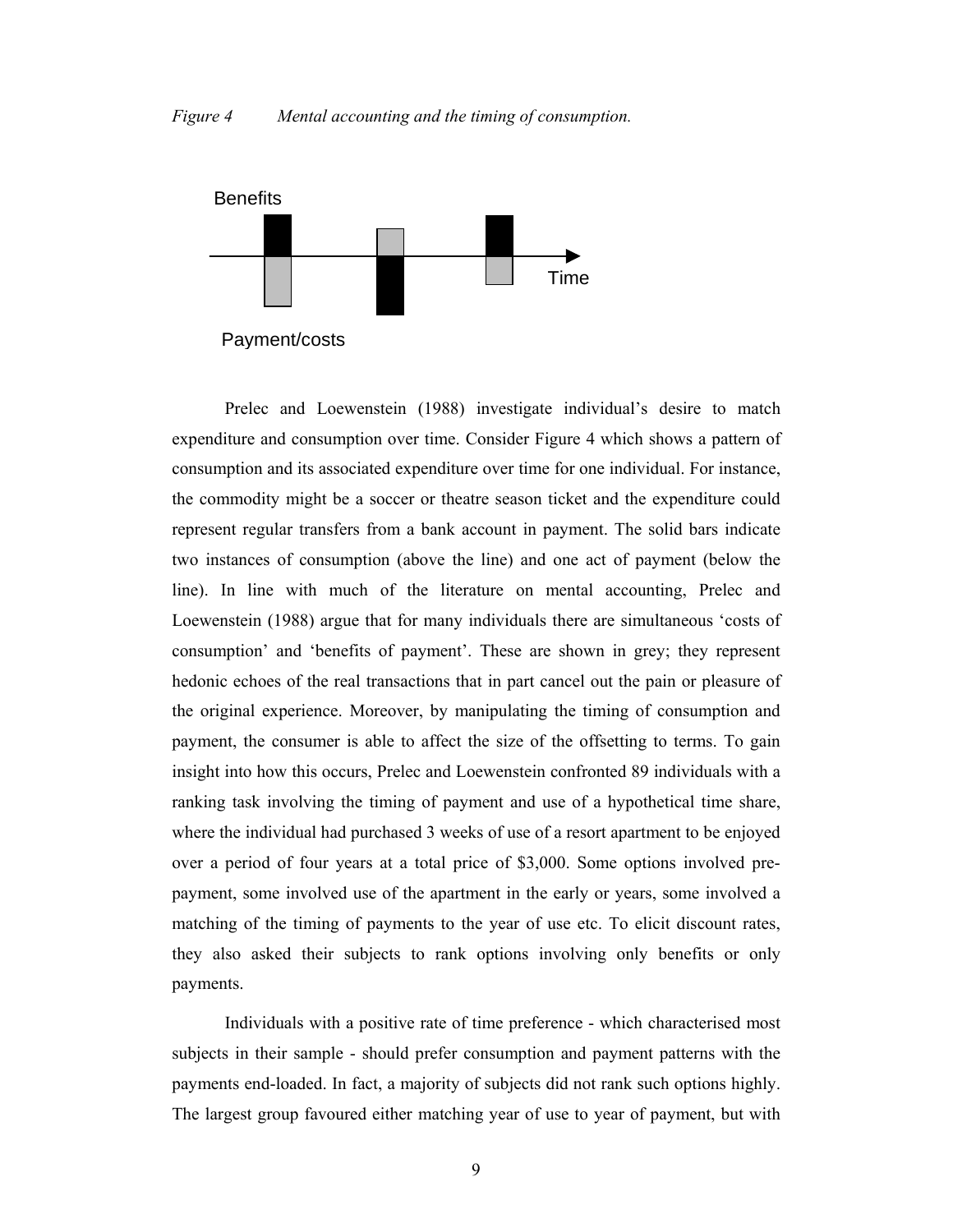payment preceding use or preferred options with some pre-payment and then paying the rest of the fee in instalments prior to use.

Prelec and Loewenstein argue that this is indicative of a high cost of consumption when a good has not been paid for. But they also conclude that there is a higher benefit of payment when it is close to the period of consumption. This brings us to the final element of mental accounting: the control of the flow of savings and consumption over time. Thaler (1981) suggests that mental accounts represent one of the ways in which the controlling or planning part of the self can limit the temptation to consume rather than save. Labelling separate accounts as savings or capital accounts create psychological barriers to using money for day to day expenditure. Moreover, if payments into savings plans are automatically made, then they are not coded as a loss from current consumption, but instead are more likely to be integrated with the future gains from invested income.

With the WFP, the creation of the mental account is encouraged in three ways. First by the label itself. Secondly the promotional literature surrounding the payment emphasises its link to fuel and de-emphasises its non-contingent nature. The Department for Work and Pensions website states: "*A Winter Fuel Payment is a oneoff payment to help older people with their winter heating bills*", and its promotional leaflet includes the statement that, "*The Government will again be making Winter Fuel Payments to provide financial help with heating bills this winter*". Thirdly the payment of the WFP is made in November, just as temperatures fall and energy use begins to rise towards its winter peak. This top of the fuel account may also be effective because of the effective temporal de-linking of consumption and payment for fuel under the standard (but not universal) means by which UK households pay for their energy: for many households payment is quarterly or monthly and is based on estimates of fuel consumption with retrospective adjustment. As Prelec and Loewenstein indicate, this is the kind of payment system that is often less preferred.

#### 3.2 A formal theory.

Suppose that the account can be established through a process of labelling and timing of the payment. As we saw above, Prospect Theory is not entirely appropriate as a theoretical basis for mental accounts. However we can put forward a simple theory as follows. Suppose that,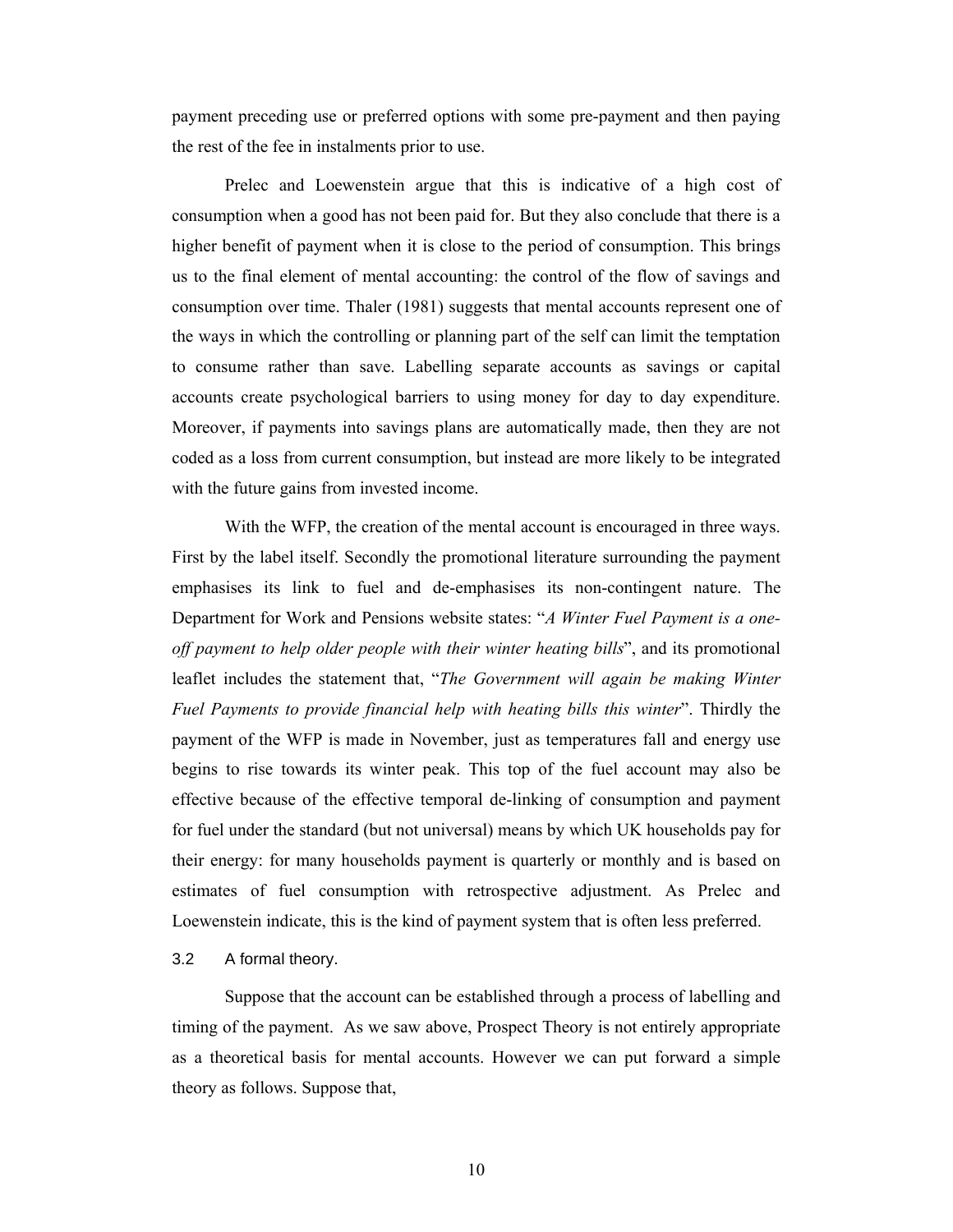- 1. Individuals assess the utility of different options using valuation functions<sup>7</sup>.
- 2. In particular  $w(x)$  represents the utility from x (monetary) units of heating expenditure. Gains in income are valued by the function  $u(x)$  while  $-v(x)$  is used to value losses in income or expenditures. We take  $u(0)=v(0)=0$ . For all *x,*  $u(x) \le v(x)$  and  $u'(x) \le v'(x)$ , where 'indicates a first derivative.
- 3. The valuation functions  $(w, u \text{ and } -v)$  are concave (i.e. we assume diminishing marginal utility.
- 4. Where cash grants,  $v$ , are not named or associated with heating, then heating expenditures and cash grants are not integrated into one mental account. As a result *x* is chosen to maximize:  $w(x) - v(x) + u(y)$ .
- 5. Where cash grants are named or otherwise associated with heating, then heating expenditures and cash grants are integrated into a single mental account. As a result, *x* is chosen to maximize *V* where:

$$
V = w(x) - v(x-y) \quad \text{for } x > y
$$

$$
V = w(x) + u(y-x) \quad \text{for } y \ge x.
$$

Where expenditure and grant are not integrated, the level of  $x$  is set by the condition,  $w'(x) = v'(x)$ . When expenditure and grant are integrated, then the relevant condition is either,  $w'(x) = v'(x - y)$  or  $w'(x) = u'(y - x)$ . The first case applies when heating expenditure exceeds the grant; the second case is relevant when the grant is greater than heating expenditure. Totally differentiating the first of these expression with respect to *y* yields,

$$
\frac{dx}{dy} = \frac{-v''}{w'' - v''}.
$$

Differentiating the second expression produces

$$
\frac{dx}{dy} = \frac{u''}{w'' + u''}.
$$

Given concavity of the valuation functions $\delta$  both these total derivatives are positive. It follows from the properties of the valuation functions, that the chosen *x* is

 $7$  We shall take it that all valuation functions are twice differentiable.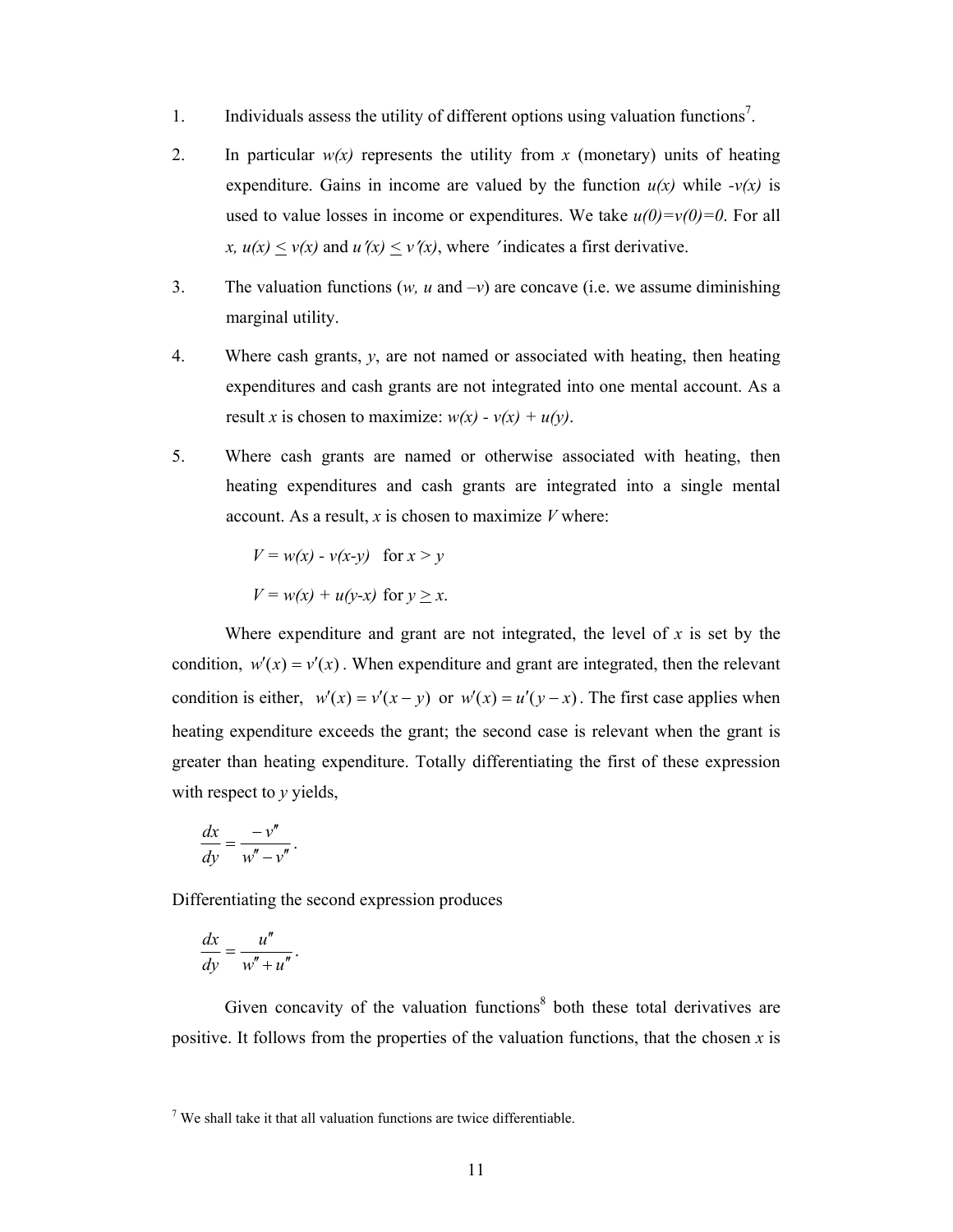higher when expenditure and grant are integrated, compared to its value when they are not integrated. Moreover, when they are not integrated, the value of *x* is independent of the value of *y*, but when they are integrated, heating expenditure rises with the grant level.<sup>9</sup>

The crucial feature which makes the policy more effective (in the sense of increasing  $x$ ) is the creation of the mental account. With the WFP payment, the name provides one stimulus to the account's creation. In addition, some pensioners have to apply for the payment which may create some sense of obligation in them to spend the money received on heating.

#### 4. The evidence on behaviour

In theory therefore, the method by which the payment is made may mean that it has a higher impact on fuel use than a purely lump-sum transfer. However, there is no perfect data source for assessing the impact of the allowance on behaviour. Of the three major UK household surveys, only the Family Resources Survey asks a specific question about receipt of the payments. However, this question was only introduced recently and as the survey does not ask questions about expenditure it is not possible to use it to estimate the impact of the allowance. It does however provide useful insight into take up rates.

According to the FRS survey for 2001-02, 93.7% of a sample of 14,081 adults over 60 claimed to be in receipt of the benefit when faced with a list of four benefits one of which was the WFP. None said that they were not in receipt of the benefit, though confusingly 6.3% denied receiving 'any of the above'. Of the 885 not in receipt, 267 were aged 60 at their last birthday and a further 314 were males aged 61- 65 who under the original rules were not eligible to claim the benefit, but who were eligible after the European Court ruled invalid the differential treatment of men and women. So, in what follows we ignore issues of selection bias and we appeal to the FRS data to justify the working assumption that the up-take is near universal.

 $8 \text{ In prospect theory, } u \text{ is concave but } v \text{ is convex in which case integration may lower heating.}$ expenditure for  $x > y$ . Munro and Sugden (2003) point out some of the other problems with using prospect theory as a model of consumer choice under certainty.

<sup>&</sup>lt;sup>9</sup> Note that the assumptions made on the derivatives of  $u$  and  $v$  are consistent with an endowment effect. They imply that at  $y=x$ , demand for *x* increases with *y*, possibly discontinuously.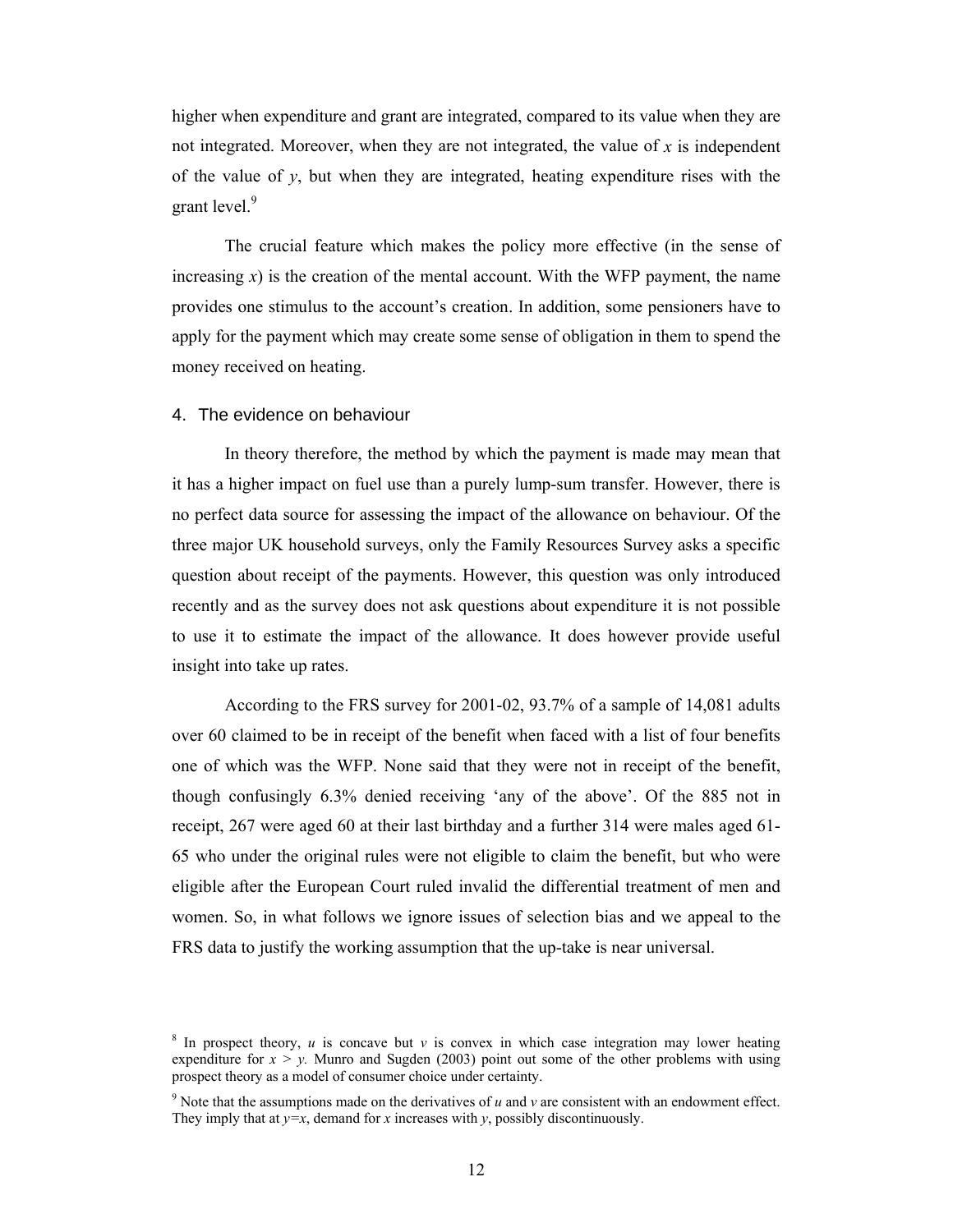Neither the Family Expenditure Survey (FES, now called *Family Spending*) nor the British Household Panel Survey (BHPS) explicitly records receipt of WFP. However both surveys do ask questions about expenditure on fuel. The FES asks subjects to report their last bill for each energy source and, in most cases, respondents consult the bill. The BHPS asks households to report expenditure since a particular date. The staggered nature of the BHPS interviews means that some households are asked to recall the last 12 months of expenditure while others (a small minority) can be asked for expenditure over 20 months. The FES asks rather more questions about heating use, has information on the method of payment used, and it probably a good deal more reliable than BHPS. FES is also in the field continuously so that we can examine the importance of outside temperature. However, BHPS has the advantage of being a panel and has more information about the condition of the house.

For both FES and BHPS we select only single benefit-unit households surveyed after September 1997. We trim the aggregate fuel share to be between 0.5% and 50% of net income (excluding housing costs) and drop those with  $w/p$  (what's this ??) less than 20%. We exclude households without electricity<sup>10</sup> and drop the FES households from Northern Ireland since BHPS does not include this region. Basic summary statistics are in Table 1. The two datasets are broadly comparable.

 $10$  We require BHPS households to be observed at least twice post 1997. We require FES households to contain at least one person receiving the state ?? retirement pension, the period code for pension income to be observed, and the variable recording whether the household has one or more bank accounts to be non-missing. We also drop households who share rooms with other households and households who own a second home.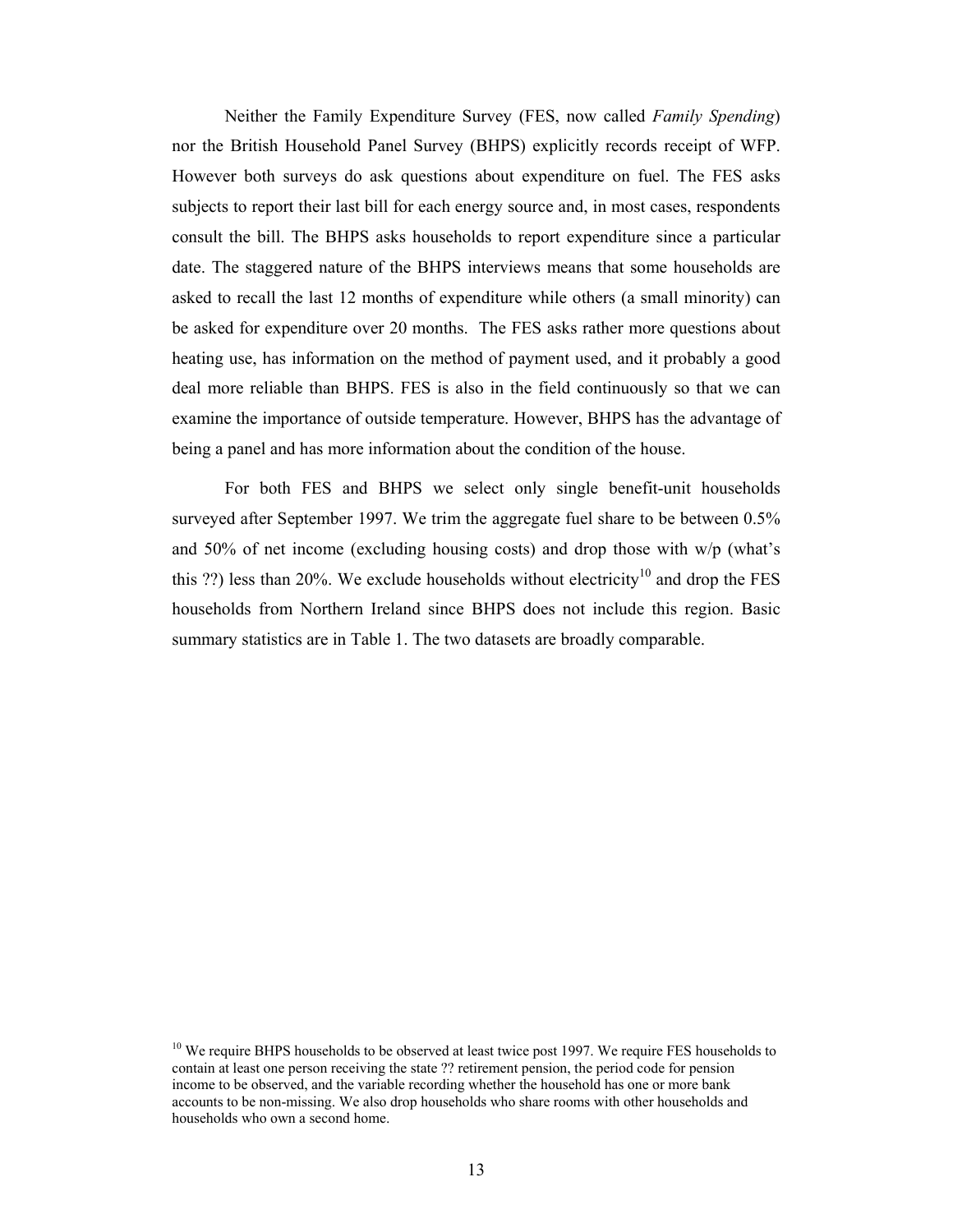## *Table 1 Summary Statistics*

|                                             |                    | <b>BHPS</b>         |
|---------------------------------------------|--------------------|---------------------|
|                                             | <b>FES</b>         | (Original Sample    |
|                                             |                    | Members Only)       |
| Fuel share (%)                              | 6.9                | 6.6                 |
| Prepayment $(\% )$                          | 5.0                |                     |
| Weekly fuel expenditure $(f)$               | 10.84              | 10.11               |
| Weekly WFP (£)                              | 2.77               | 2.59                |
| Total net income $(f$ net of housing costs) | 212.9              | 196.8               |
| Receiving Benefits/Pension credit (%)       | 12.0               | 11.6                |
| Owned Outright %                            | 64.8               | 63.2                |
| Owned with mortgage                         | 6.2                | 6.5                 |
| LA/HA rented                                | 25.6               | 25.8                |
| Private rented                              | 3.4                | 4.1                 |
| Number of rooms                             | 5.2 (incl.kitchen) | 4.0 (excl. kitchen) |
| Head of Household age                       | 73.4               | 73.4                |
| Head of Household male                      | 61.3               | 57.9                |
| Head of Household working                   | 7.0                | 9.9                 |
| Head of Household over 80                   | 11.3               | 18.0                |
| Single Man household                        | 14.3               | 13.6                |
| Couple                                      | 47.0               | 46.8                |
| One qualifier                               | 58.7               | 63.2                |
| Two qualifiers                              | 41.3               | 36.8                |
| Detached house                              | 24.8               | 26.5                |
| Semi-detached                               | 31.4               | 31.8                |
| Terraced                                    | 23.0               | 21.3                |
| Flat                                        | 17.1               | 14.9                |
| Other type of dwelling                      | 3.7                | 5.3                 |
| No Gas                                      | 19.9               | 20.8                |
| Gas central heating                         | 68.9               | 70.0                |
| Electric central heating                    | 12.9               | 13.1                |
| Other central heating                       | 7.9                | 8.0                 |
| Having Satellite / Cable TV                 | 19.7               | 17.8                |
| Having home computer                        | 15.1               | 15.4                |
| Having freezer                              | 90.8               | 90.1                |
| Having tumble dryer                         | 41.2               | 37.0                |
| Having washing machine                      | 88.0               | 86.7                |
| Having dish washer                          | 16.5               | 14.6                |
| London & South East                         | 25.3               | 25.8                |
| Rest of England                             | 60.3               | 59.6                |
| Wales                                       | 5.4                | 6.0                 |
| Scotland                                    | 9.0                | 8.5                 |
| Northern Ireland                            | 0.0                | 0.0                 |
| Observations                                | 9,222              | 6,799               |

Note: All monetary measure in January 2004 prices.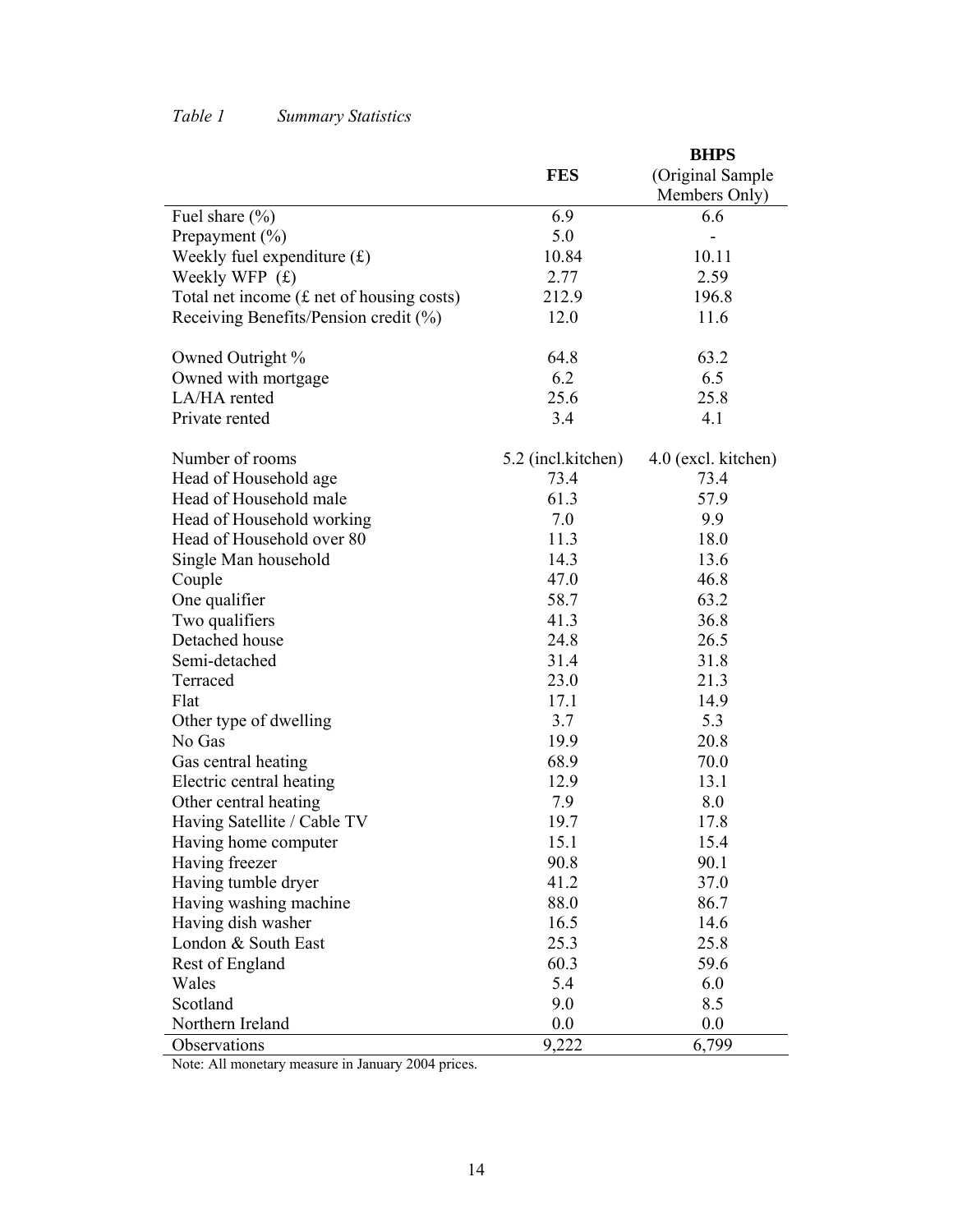#### 4.1 Testing for a WFP effect

An informal test that WFP has an effect, over and above the effect of regular income, would be to see how fuel expenditure varied with WFP and compare this with existing estimates of the income elasticity. Such elasticity estimates could, for example, be obtained by semi-parametric methods while the effect of WFA could be obtained from a difference-in-difference method, or from panel data, and be viewed as a local approximation to some unknown relationship. Since eligibility might coincide with important changes in working behaviour it is likely to be important to control for this or, at least, to allow for variation with respect to age.

However, there are strong advantages from having estimates of the effects of both WFP and regular income variation for the same group of households over the same period of time. Blundell et al, (1998) provides semiparametric estimates of Engel equations and suggests that a parametric form that has the budget share as a quadratic function of log total expenditure provides a close approximation. Since we have clear evidence that we can approximate Engle curves by simple parametric forms there is little to be gained from not adopting a more structural approach. We allow for WFP to have a different effect from other sources of income by allowing it to carry a different weight in the share equation. In particular, we define the fuel share as a QUAIDS form

$$
s_i = (\alpha(Z_i) + u_i) + \beta_1 \log(Y_i + \gamma W_i) + \beta_2 \left(\log(Y_i + \gamma W_i)\right)^2
$$

where  $s_i$  is the share of income,  $Y_i$ , spent on fuel,  $W_i$  is the level of WFP,  $u_i$  is an error term, and  $Z_i$  is a vector of control variables which might include individual characteristics such as age and employment status, time varying covariates such as weather variables, as well as some characteristics of the house such as number of rooms and type of heating method.

This is a convenient specification since  $\log(Y_i + \gamma W_i) \approx \log Y_i + \gamma (W_i/Y_i)$  if  $W_i$ is small relative to  $Y_i$  and such a specification allows us to test, in a straightforward way, the hypothesis of mental accounting that  $\gamma > 1$ , against the neoclassical null that  $\gamma = 1$ . Although the quadratic term necessitates the use of nonlinear estimation methods, it has been shown to be important in Blundell *et al*. (1998) and we include it here in our own analysis.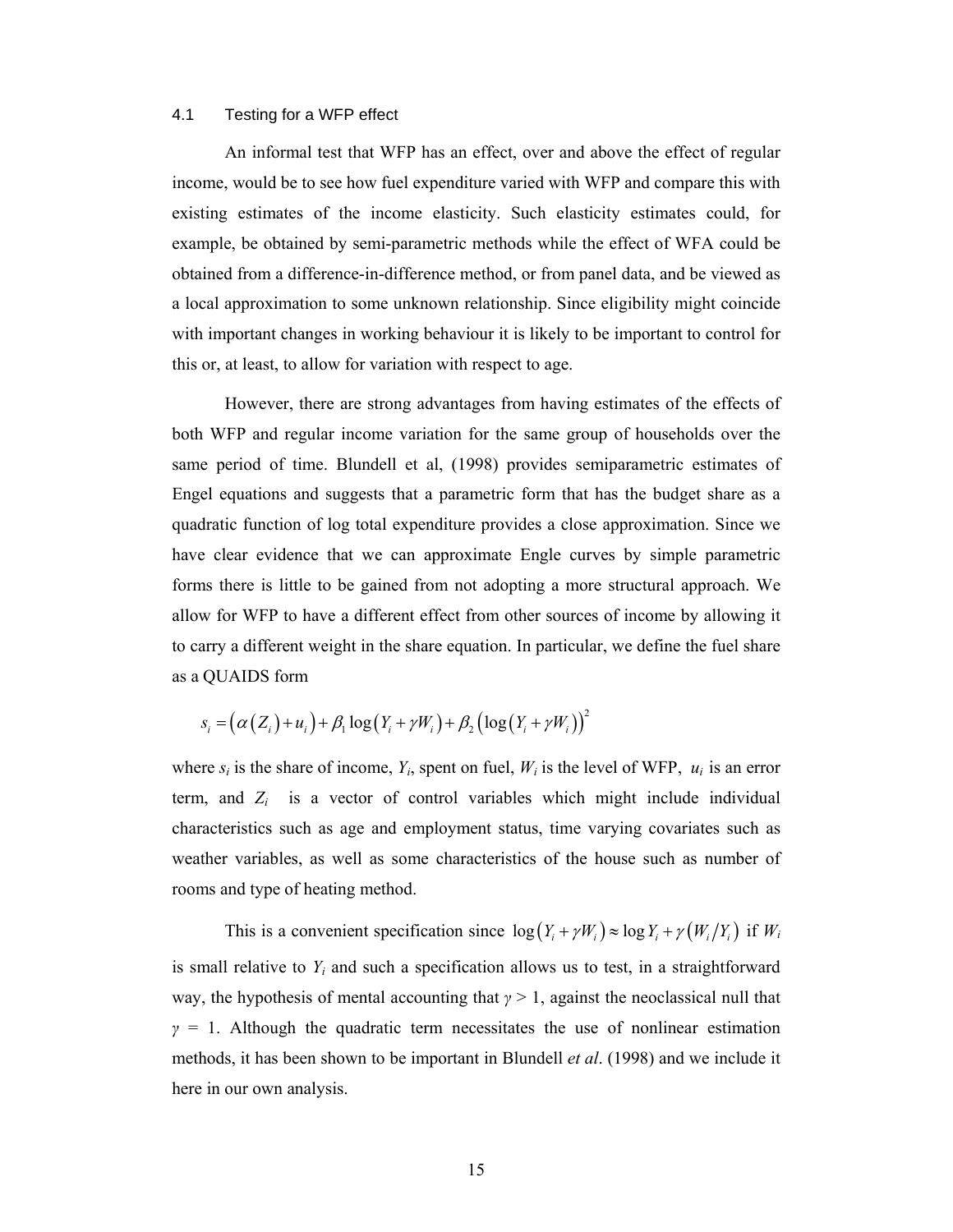Indeed, such a parametric form would be consistent with a simple panel data, or difference-in-difference estimator. For example, in the simple case where  $\beta_2$  is  $zero<sup>11</sup>$ , holding everything else constant bar WFP, we could exploit the panel to estimate  $\Delta s_i = \beta_i \gamma \cdot \Delta(W_i/Y_i)$  where  $\Delta$  is the difference operator or, in level rather than share form,  $\Delta e_i = \beta_i \gamma \Delta W_i$  where  $e_i$  is fuel expenditure. Recovering  $\gamma$  still, however, requires an extraneous estimate of *β1*. Alternatively we could exploit repeated crosssection data to construct a difference-in-difference estimator  $\Delta \Delta^{TC} s = \beta_1 \gamma \Delta \left( W / \overline{Y}^T \right)$ where  $\Delta^{TC}$  is the difference between treatment (eligibles) and controls (ineligibles) (note that  $W=0$  for ineligibles) and  $Y<sup>T</sup>$  is the mean income of the eligibles.

#### 4.2 Evidence from the BHPS

The BHPS tracks approximately 6,000 households in Britain. There is some attrition, some splitting of households and some replenishment, creating an unbalanced panel. For the purposes of this estimation we consider single benefit-unit<sup>12</sup> households with incomes below £50,000 (mean household income in the sample is just over £21,000) and above £3,000.<sup>13</sup> Previous experience from estimating Engle curves for fuel suggests that the specification is sensitive to demographics. We therefore omit households where there are children under 18 and all households where the oldest person is 30 or below. Given the measurement problems with the income variable, we omit households with incomes less than £3,000 and those with incomes greater than £50,000 and as indicated above, all households which reported spending more than 30% of their income on fuel. The result is an unbalanced panel with 16,387 observations. For the panel aspect of the model I use a random effects model rather than fixed effects, given the 'short and wide' nature of the panel. The results of this estimation are shown below.

<sup>&</sup>lt;sup>11</sup> The case where  $\beta_2 \neq 0$  is also straightforward.

<sup>&</sup>lt;sup>12</sup> These are single person households or couples who are married or co-habiting. The most important effect of this selection is to drop those elderly individuals who live with their own children.

 $<sup>13</sup>$  Inevitably there are some coding errors in the data. Annual income or expenditure may be coded as</sup> monthly or vice versa for instance. This is our main reason for omitting the extremes of the income distribution. For the same reason we also eliminate households where fuel expenditure is more than 30% of total income, where the components of income exceed the recorded total and we also exclude all the self-employed whose income is probably particularly unreliable. We also omit all renters for whom heating and light is included in the rent.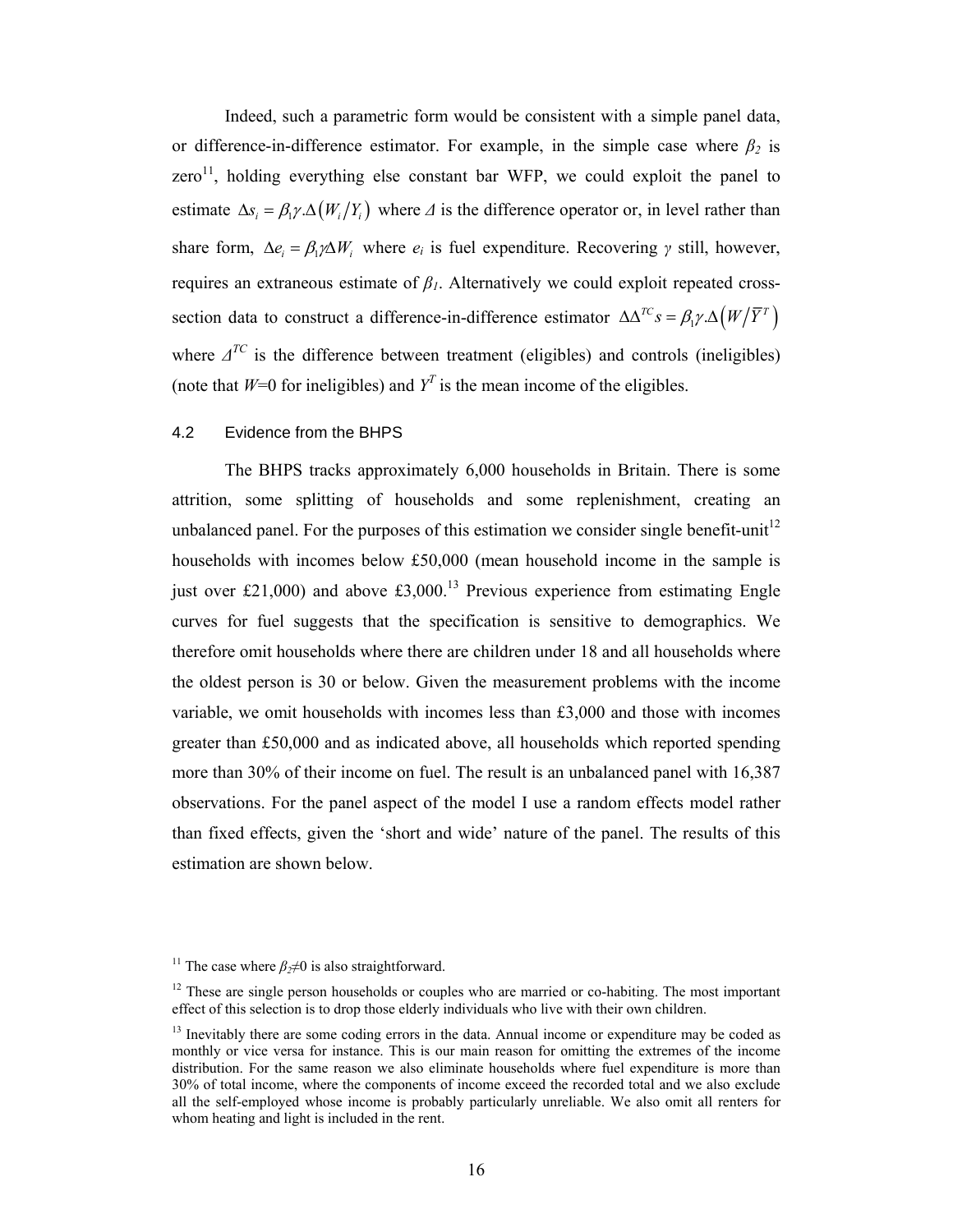For our analysis here we use six waves of data covering the years 1997-98 through to 2002-03, covering the years since the introduction of the allowance. Later data is not yet available, while fuel price changes make comparisons over earlier timescales hard to justify. Figure 5 plots the share of income spent on fuel against the age of the oldest person in the household for households where this person is over 50. A wide range of shares can be seen, but the overwhelming majority of households spend under 10% of income on fuel. Figure 6 shows absolute expenditure for households in 2001-02 where the oldest person in the household was 60 as of  $31<sup>st</sup>$ December 2001.

Figure 7 shows a truncated plot of the share of income spent on fuel against the log of income (so that 9 corresponds to just over £8,000 while 10 is £22,000). There is a clear negative relationship that appears to be slightly non-linear, a point illustrated by the non-parametric kernel estimation presented in the figure.



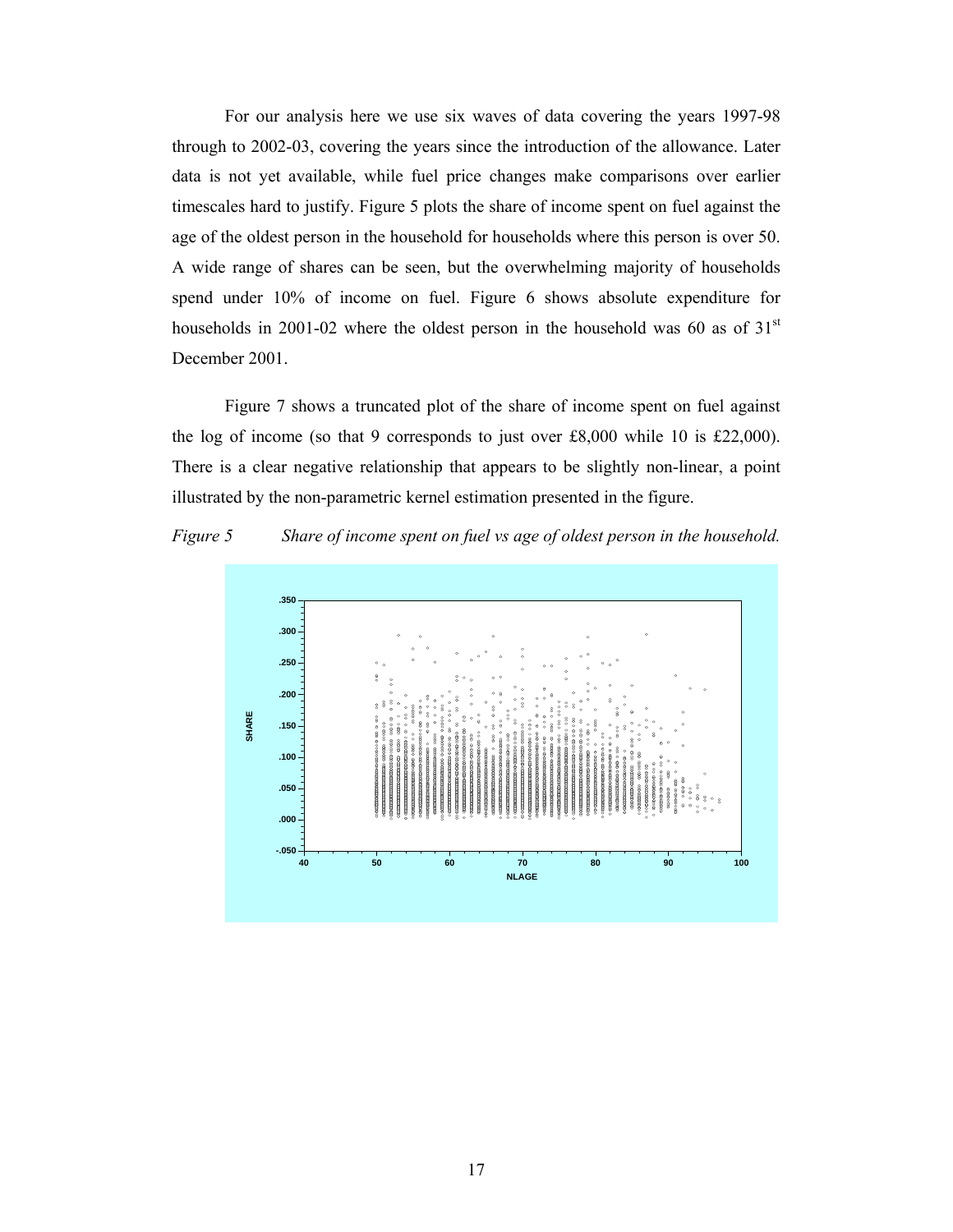

*Figure 7 Share of income spent on fuel versus the log of income* 

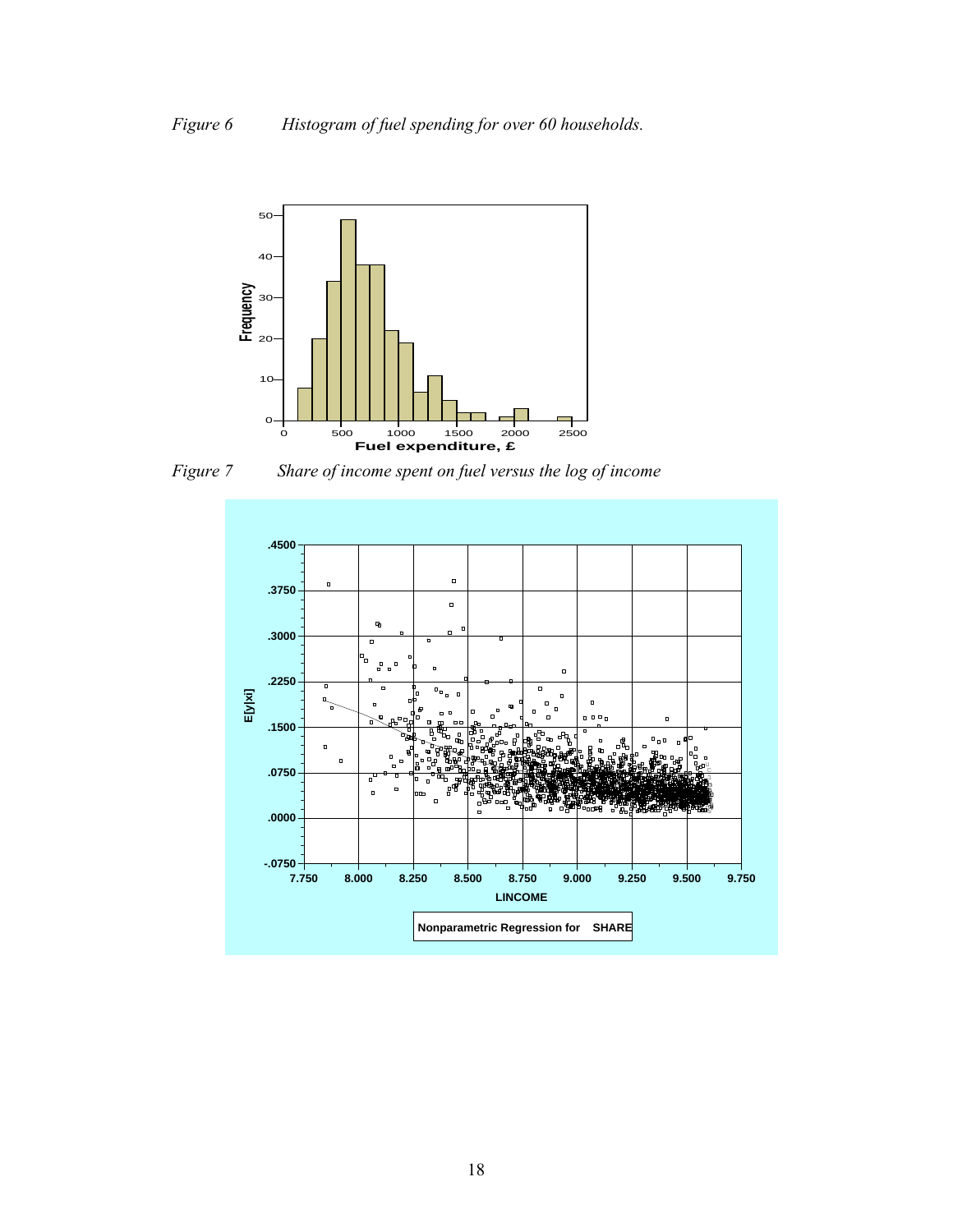A simple way of testing for a WFP effect is to utilise the fact that there is a September cut-off for eligibility for the WFP – individuals who are 60 after the last day in the third week of September are not able to claim it for that year and must wait until the following year. There are therefore two age groups with heterogeneous treatment:

A. Households where the oldest person is 60 on  $31<sup>st</sup>$  December of the survey year

B. Households where the oldest person is  $61$  on  $31<sup>st</sup>$  December of the survey year.

A complicating factor in the case of BHPS is the timing of the interviews, almost all of which take place in September and October – i.e. before the annual arrival of the WFP. A small number of interviews take place in December through to April after the allowance has been received. Thus it is possible that there will be little differential impact in group A, because the WFP will be received after the majority of the households have been interviewed. In group B, interviews take place around one year after some of the subjects have received the payment and there is more opportunity for the payment to have an impact. Figure 8 summarises the evidence for four age groups around the 60 year old threshold, where 'eligible' means reaching the relevant age before the last day of the third week in September. We use the 2003/3 data to avoid the complications associated with the back-pay arising from the EU ruling on gender treatment. A second complication is that, although we know that the take-up rate is, on average, very high, non-takeup among the very recently eligible tends to be low. The '59' and '62' age groups are therefore also a useful comparison.

The accompanying Table 1 provides formal tests of this evidence. None of the differences in means are large with the exception of those for the 61 year olds, where the null hypotheses is rejected at the 5% level against the alternative that those born before the September threshold date spend more on fuel. For this age group the difference in expenditure is £104.81, which taken at face value would imply that *half* the Winter Fuel payment was spent on extra energy consumption. However, it is this group were take-up is lowest and differential take-up by need might account for at least some of this difference.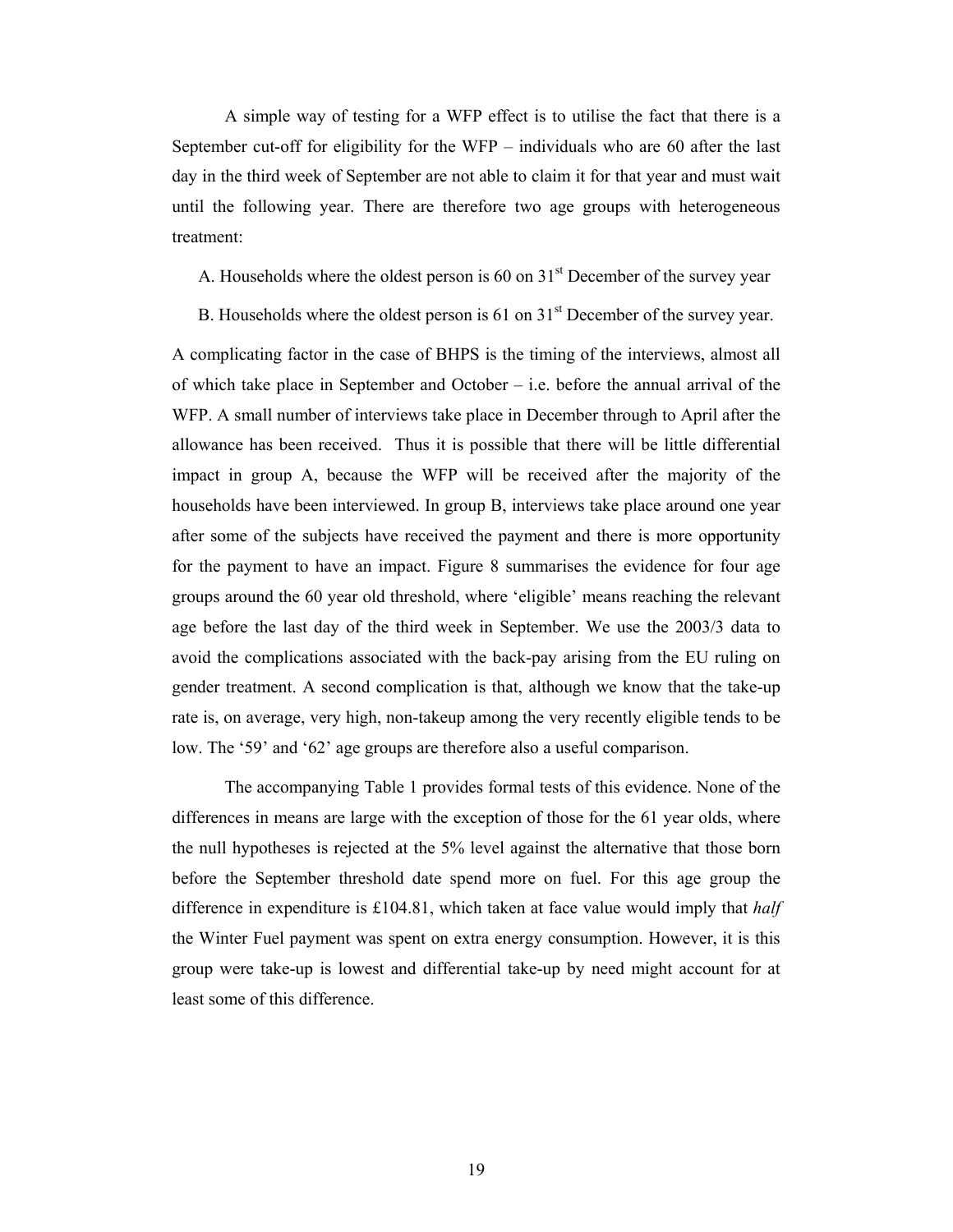*Figure 8 Fuel expenditure in 2002-03.* 



*Table 1. Fuel expenditure for Households in 2002-03.* 

| Age of oldest              | Oldest household member   | N   | Mean fuel         | Test and       |
|----------------------------|---------------------------|-----|-------------------|----------------|
| person on 31 <sup>st</sup> | is same age (in years) at |     | expenditure $(f)$ | prob. value    |
| December                   | cut-off date              |     |                   | (1 sided test) |
| 59                         | No                        | 38  | 772.16            | $-0.377$       |
|                            | Yes                       | 94  | 748.96            | 0.354          |
| 60                         | N <sub>0</sub>            | 43  | 727.74            | $-0.479$       |
|                            | Yes                       | 107 | 700.78            | 0.316          |
| 61                         | N <sub>0</sub>            | 84  | 635.96            | 1.907          |
|                            | Yes                       | 115 | 740.77            | 0.029          |
| 62                         | N <sub>0</sub>            | 24  | 657.79            | $-0.187$       |
|                            | Yes                       | 97  | 671.44            | 0.427          |

#### 4.3 Evidence from the FES

FES, although repeated cross-sections rather than a panel, has some advantages. Two important features of the data is the variation with temperature and variation across groups of households who have opted for different payment methods: prepayment (where households feed coins into a slot meter or, more usually, insert a plastic card which has been credited beforehand with a certain amount of cash); account (where households pay quarterly for the amount used in the previous quarter) arrears); and budget board (where households pay monthly, usually directly from a bank, a preset amount which reflects use in the previous year). Prepayment meters are often a choice that households make although these are often installed for households with a poor payment history<sup>14</sup>. Tables 2, 3 and 4 provide basic descriptive statistics.

<sup>&</sup>lt;sup>14</sup> See Electricity Association (2001).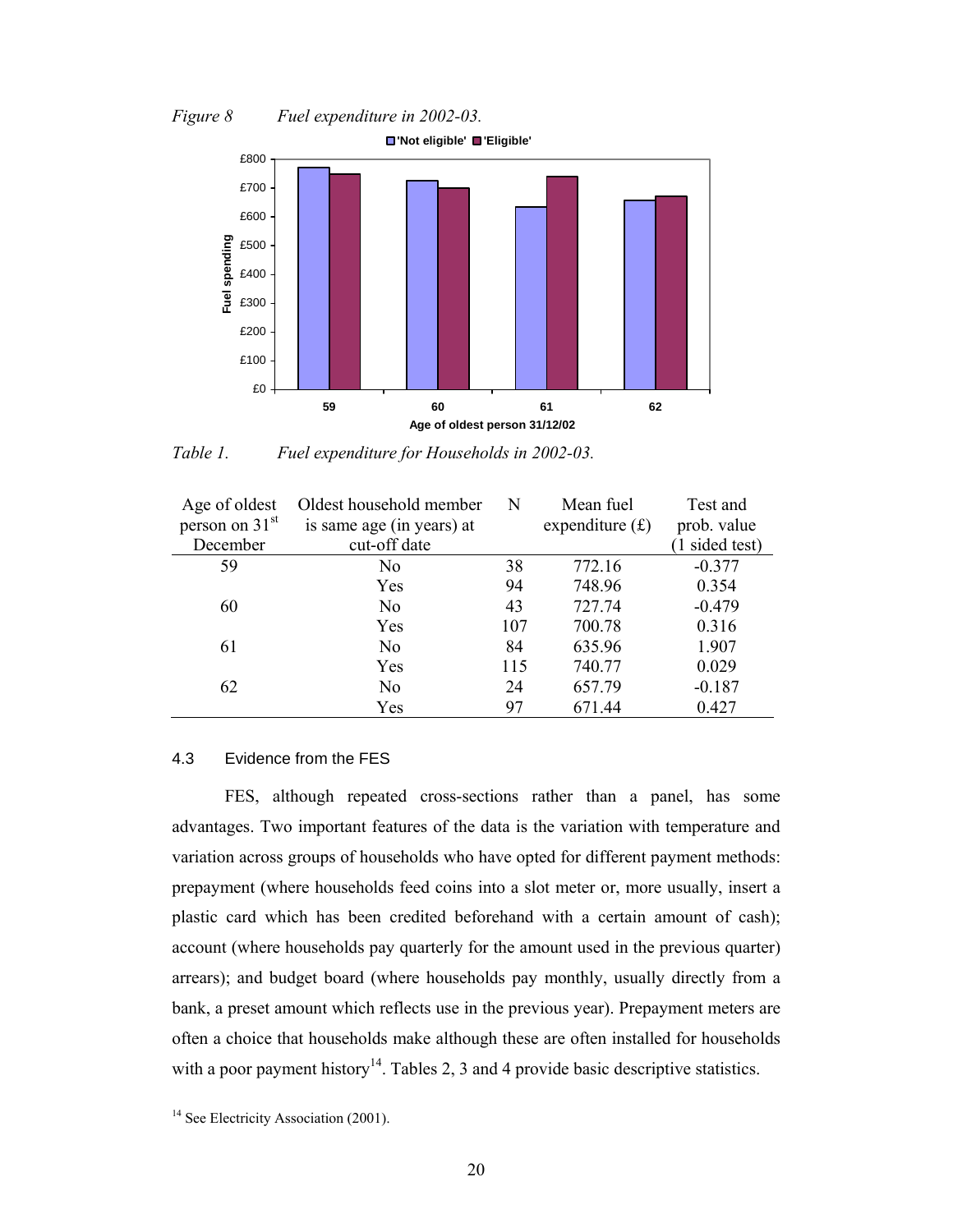|        | Prepayment |          |          | Quarterly arrears | Smoothed annual arrears |          |
|--------|------------|----------|----------|-------------------|-------------------------|----------|
|        | Not.       | Entitled | Not      | Entitled          | Not                     | Entitled |
|        | Entitled   |          | Entitled |                   | Entitled                |          |
| Pre-   | 241        | 251      | 1233     | 3959              | 875                     | 1748     |
| reform |            |          |          |                   |                         |          |
| Post-  | 656        | 886      | 1989     | 6562              | 2089                    | 4916     |
| reform |            |          |          |                   |                         |          |

*Table 2: Frequencies by payment methods, WFP eligibility and time period* 

Note: The sample of "not entitled" includes households headed by someone 50 or over but under then qualifying age for WFP.

|                           | Prepayment |          | Quarterly arrears |          | Smoothed annual arrears |          |
|---------------------------|------------|----------|-------------------|----------|-------------------------|----------|
|                           | Not        | Entitled | <b>Not</b>        | Entitled | <b>Not</b>              | Entitled |
|                           | Entitled   |          | Entitled          |          | Entitled                |          |
| <b>WFP</b>                |            | 3.1      |                   | 2.8      | -                       | 3.1      |
| Total net<br>expend       | 157.2      | 131.5    | 314.9             | 185.7    | 368.9                   | 253.7    |
| Total gross<br>income     | 193.2      | 167.6    | 470.4             | 245.2    | 570.2                   | 317.9    |
| Total net<br><i>ncome</i> | 165.7      | 158.2    | 365.8             | 220.1    | 436.7                   | 277.8    |
| Fuel                      | 9.5        | 8.9      | 12.8              | 11.4     | 13.9                    | 12.7     |
| Alcohol                   | 8.4        | 5.9      | 13.9              | 6.3      | 16.2                    | 9.7      |
| Clothing                  | 7.6        | 6.6      | 17.5              | 9.5      | 21.5                    | 13.7     |
| Age of<br>HoH             | 55.1       | 68.9     | 55.5              | 73.0     | 55.3                    | 70.9     |

*Table 3: Summary statistics by payment methods, WFP eligibility (post-reform period only)* 

Note: All monetary measures are in pounds per week in January 2004 prices.

*Table 4: Mean fuel expenditure by month, payment methods and WFP eligibility (post-reform period only)* 

|           | Prepayment |          | Quarterly arrears |      | Smoothed annual arrears |          |  |
|-----------|------------|----------|-------------------|------|-------------------------|----------|--|
|           | <b>Not</b> | Entitled | Not<br>Entitled   |      | <b>Not</b>              | Entitled |  |
|           | Entitled   |          | Entitled          |      | Entitled                |          |  |
| January   | 13.0       | 11.2     | 13.7              | 12.3 | 13.6                    | 13.4     |  |
| February  | 10.7       | 10.0     | 13.6              | 12.9 | 14.6                    | 13.5     |  |
| March     | 9.5        | 9.5      | 15.8              | 12.8 | 14.6                    | 13.3     |  |
| April     | 9.1        | 9.0      | 15.2              | 14.0 | 14.1                    | 12.8     |  |
| May       | 8.9        | 8.2      | 13.8              | 12.7 | 13.4                    | 12.4     |  |
| June      | 7.0        | 8.2      | 13.5              | 12.8 | 13.6                    | 12.5     |  |
| July      | 7.5        | 6.5      | 12.4              | 11.3 | 13.5                    | 12.2     |  |
| August    | 9.1        | 7.1      | 11.6              | 9.9  | 13.4                    | 12.7     |  |
| September | 6.1        | 7.7      | 11.4              | 9.6  | 13.7                    | 11.8     |  |
| October   | 10.7       | 10.3     | 10.5              | 9.2  | 14.1                    | 13.1     |  |
| November  | 11.4       | 9.9      | 11.4              | 9.8  | 14.0                    | 12.9     |  |
| December  | 10.4       | 9.2      | 10.6              | 10.1 | 14.5                    | 12.2     |  |
| Total     | 9.5        | 8.9      | 12.8              | 11.4 | 13.9                    | 12.7     |  |

Note: All monetary measures are in pounds per week in January 2004 prices.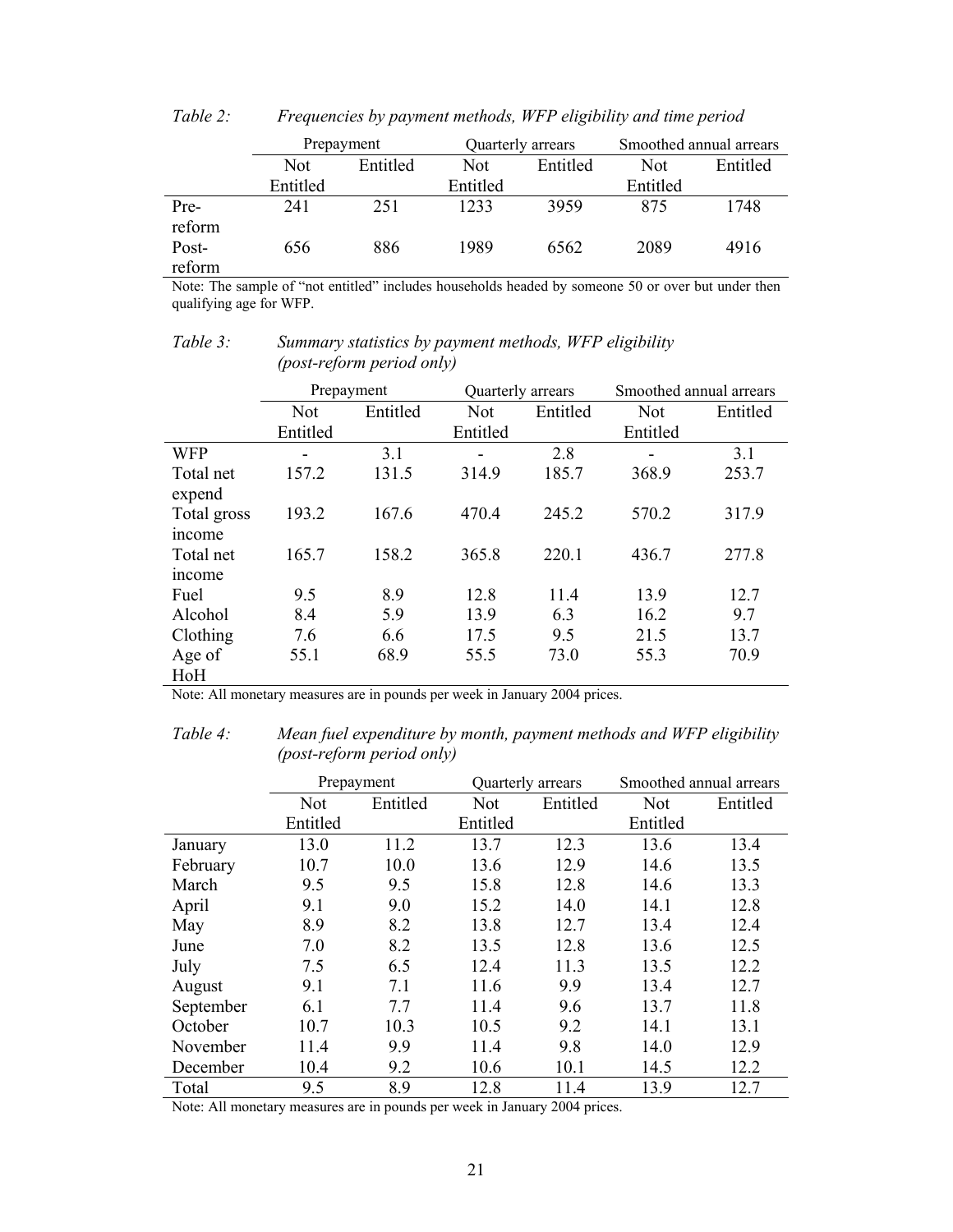Variation of expenditure with temperature is important. This is most obvious for those households who use prepayment since their expenditure is immediately sensitive to temperature. Figure 9 shows the region\*month cell means of expenditure and mean daily maximum temperature, for prepayment households, and there is a clear and significant temperature gradient. Surprisingly, this is close to linear - a similar slope applies to just the winter quarter.

#### *Figure 9 Expenditure temperature gradient*



Figure 10 shows the average *monthly* spending on domestic fuel and average daily temperature since 1994 for the three payment types. There is a clear downward trend for each type, reflecting the falling real prices following deregulation. There is also a clear seasonality in the data  $-$  as in Figure 9 the prepayment group shows an immediate inverse relationship to temperature (*tmin*) , while the budget group show a short lag to temperature and the account group show a longer lag.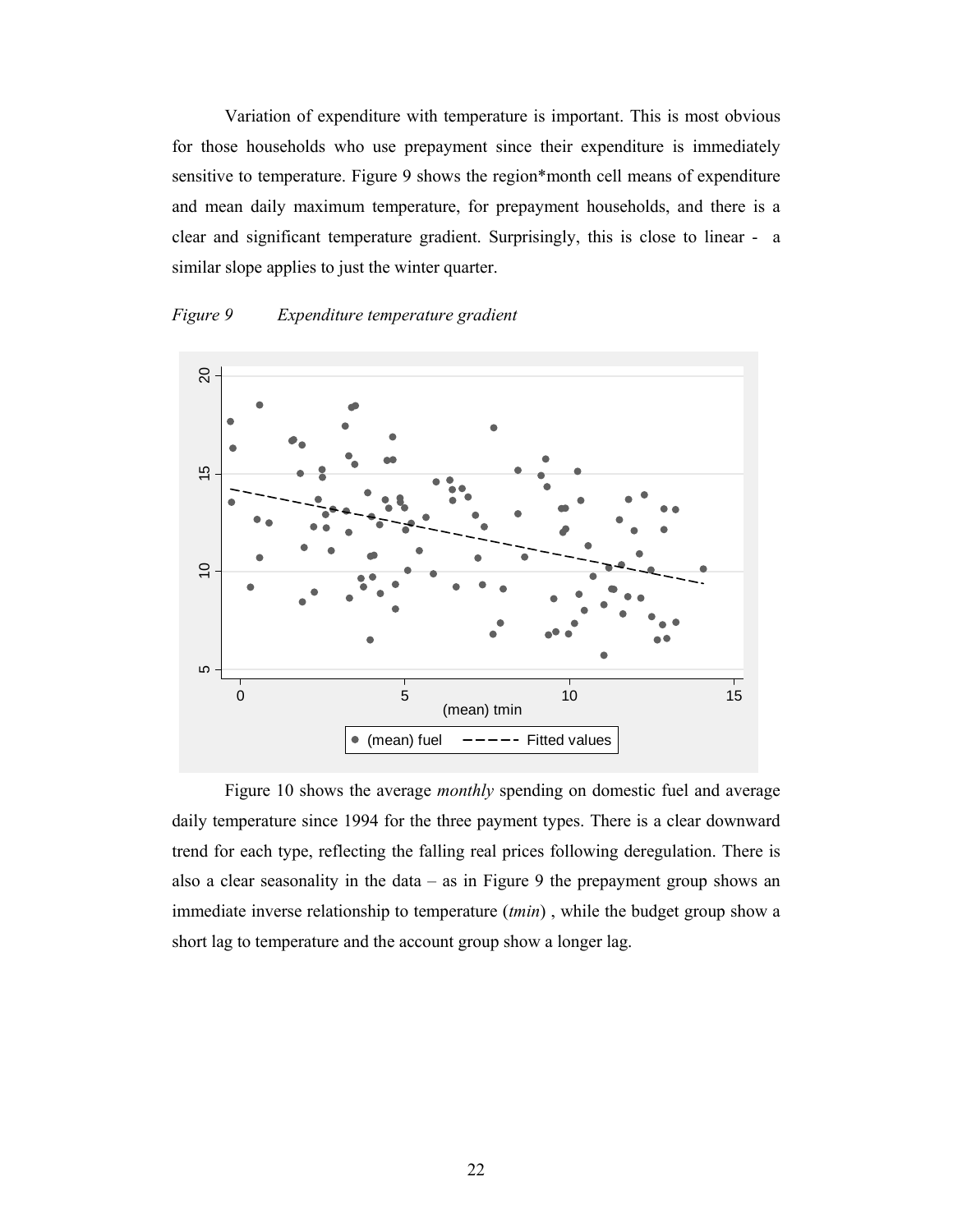





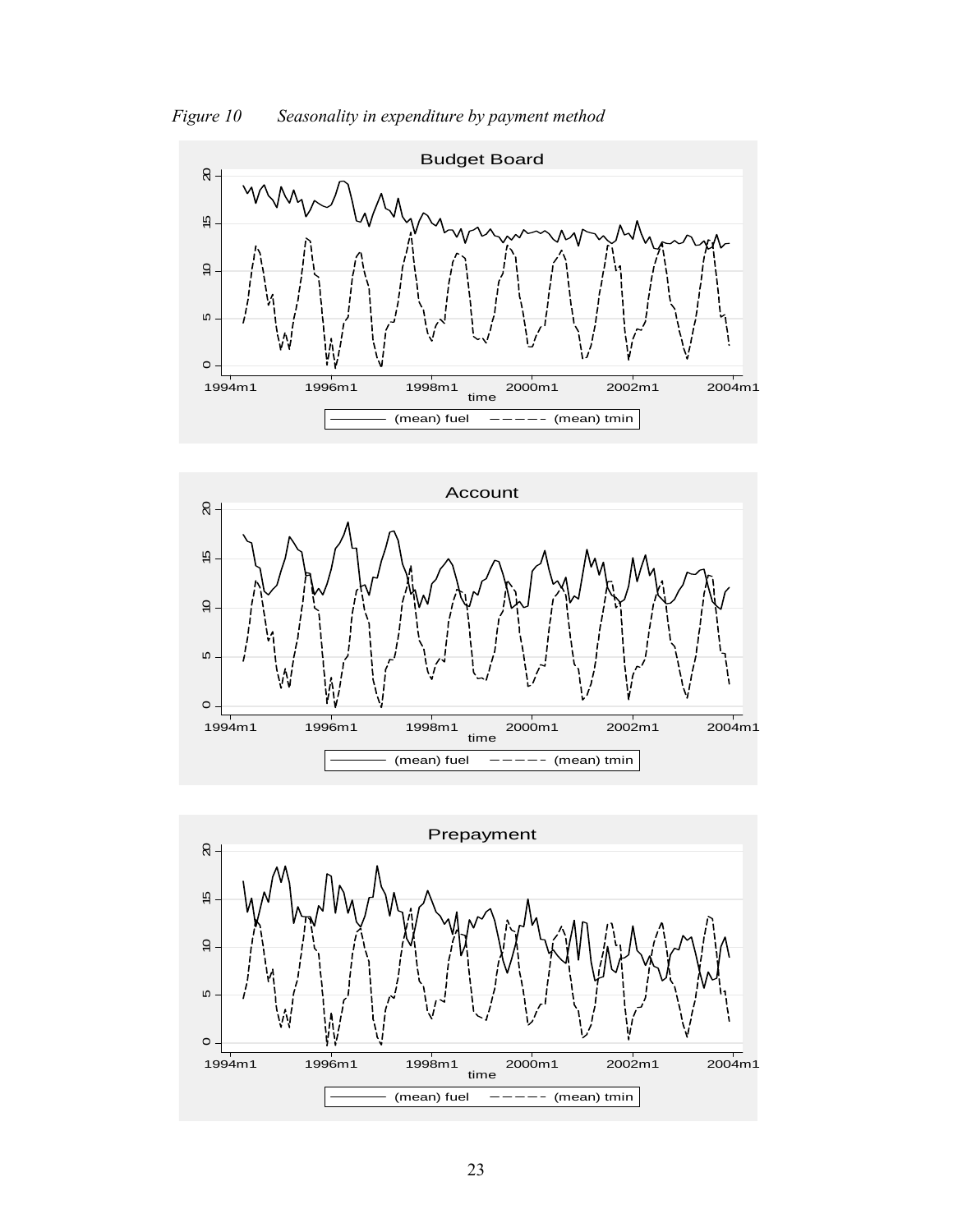#### 4.4 Econometric Evidence

Table 5 presents estimates of the full quadratic model using the BHPS data corresponding to

$$
s = \beta_0 + \beta_1 \log(p) + \beta_2 \log(y + \gamma w) + \delta(\log(y + \gamma w))^2 + \dots
$$
  
\n
$$
\approx \beta_0 + \beta_1 \log(p) + \beta_2 \log(y) + \beta_2 \gamma \left(\frac{w}{y}\right) + \delta(\log(y))^2 + \delta \gamma^2 \left(\frac{w}{y}\right)^2 + 2\delta \gamma \log(y) \left(\frac{w}{y}\right) + \dots
$$

where the structural parameters are  $\beta_0$ ,  $\beta_1$ ,  $\beta_2$ ,  $\gamma$  and δ. The own-price elasticity is given by  $\frac{p_1}{\cdot} - 1$ *s*  $\frac{\beta_1}{\beta_2} - 1$ , while income elasticity is given by  $\frac{\beta_2 + 2\delta \cdot \log(y)}{\beta_2 + 1} + 1$ *s*  $\frac{\beta_2 + 2\delta \cdot \log(y)}{\sigma} + 1$ . The estimates suggest that the quadratic specification is a significant improvement over the simple linear specification.

| <b>Pooled BHPS</b>       | All observations | Excluding<br>households on<br>benefits |          |
|--------------------------|------------------|----------------------------------------|----------|
|                          | 1.198            | 1.205                                  | 1.212    |
| $\beta_0$                | (0.029)          | (0.029)                                | (0.029)  |
|                          | 0.053            | 0.050                                  | 0.033    |
| $\beta_1$                | (0.020)          | (0.020)                                | (0.021)  |
|                          | $-0.379$         | $-0.379$                               | $-0.379$ |
| $\beta_2$                | (0.011)          | (0.011)                                | (0.012)  |
| $\delta$                 | 0.031            | 0.031                                  | 0.031    |
|                          | (0.001)          | (0.001)                                | (0.001)  |
|                          | 1.338            | 1.395                                  | 1.828    |
| $\gamma$                 | (0.315)          | (0.314)                                | (0.333)  |
| Seasonal dummies         | No               | Yes                                    | Yes      |
| Region dummies           | No               | Yes                                    | Yes      |
| N                        | 6799             | 6799                                   | 6013     |
| $\overline{R}^2$         | 0.486            | 0.491                                  | 0.494    |
| Own-price elasticity     | $-0.250$         | $-0.293$                               | $-0.534$ |
| <b>Income Elasticity</b> | 0.099            | 0.097                                  | 0.076    |

#### *Table 5: Non-linear AIDS Estimates*

Notes: Standard errors in parentheses.

#### 5. Conclusions

This paper has been concerned with analysing the impact of an ostensibly hypothecated transfer payment – a cash payment that recipients are informed is for spending on fuel expenditure. We suggested behavioural mechanisms why such ostensible hypothecation might affect fuel spending and found some empirical evidence of this in preliminary econometric analysis.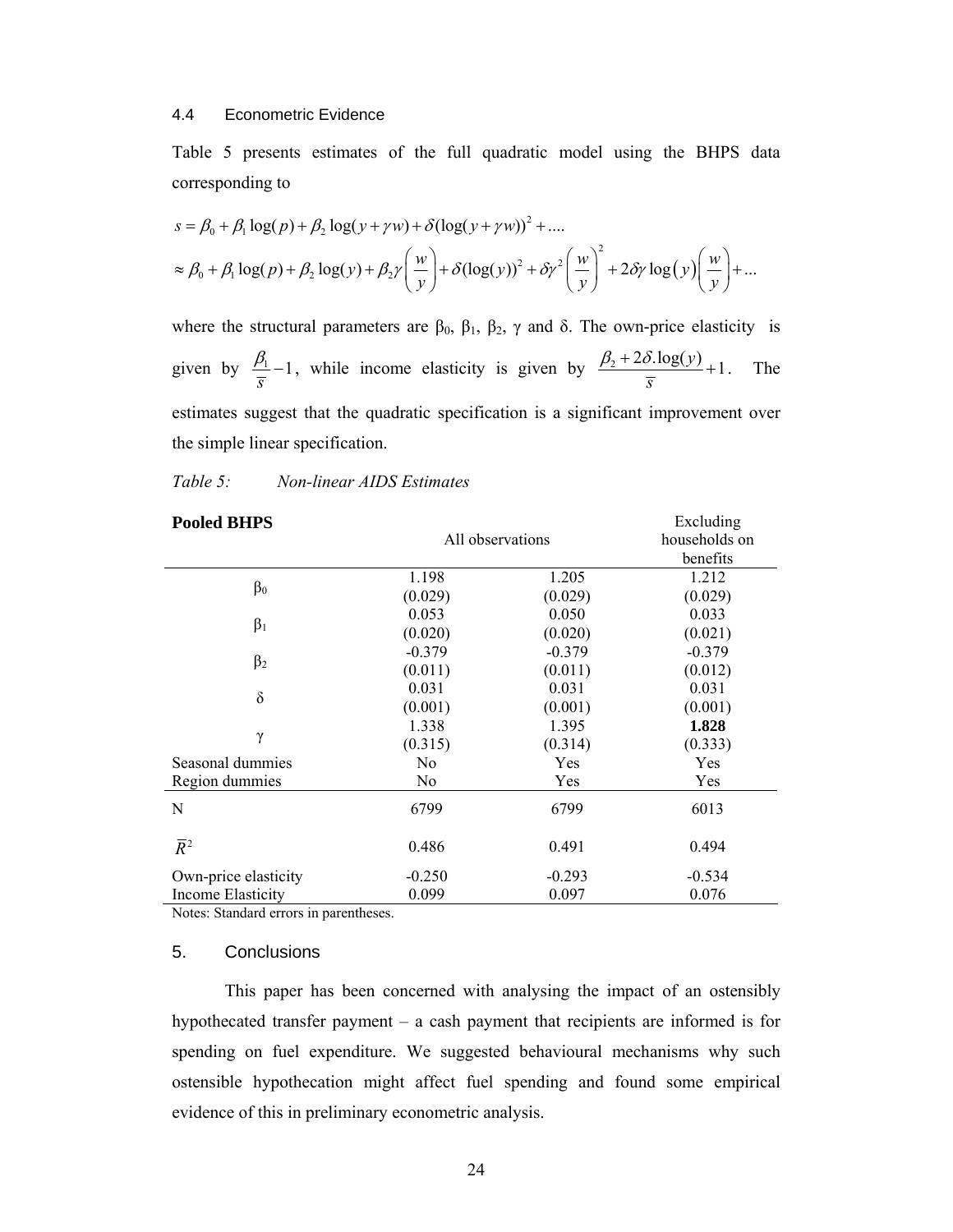#### **References**

- Aylin P., Morris S., Wakefield J., Grossinho A., Jarup L., and P. Elliott (2001), "Temperature, housing, deprivation and their relationship to excess winter mortality in Great Britain 1986-1996", *International Journal of Epidemiology*, 30, 1116-8.
- Blow, L., I. Walker and Y. Zhu (2005), "Who Benefits from Child Benefit?", mimeo, go.warwick.ac.uk/iwalker/current\_research/cb31.pdf.
- Blundell, R.W., A. Duncan, and K. Pendakur (1998), "Semiparametric Estimation and Consumer Demand", *Journal of Applied Econometrics*, 3, 435-462
- Department for Work and Pensions (2003), "Your guide to Winter Fuel Payments 2003", DWP London.
- Dhami, S. and A. al-Nowaihi (2003), "Why do people pay taxes: Expected utility versus prospect theory", University of Leicester Discussion Paper 03-18.
- Edmonds, E.V. (2002), "Reconsidering the Labelling Effects of Child Benefits: Evidence from a Transitional Economy", *Economics Letters*, 76, 303-09.
- Electricity Association (2001), *Affording gas and electricity: self disconnection and rationing by prepayment and low income credit consumers and company attitudes to social action,* Report by CMUR and CCR.
- Fraker, T., A. Martini, and J. Ohls. (1995) "The Effect of Food Stamp Cash-out on Food Expenditures: An Assessment of the Findings from Four Demonstrations," *The Journal of Human Resources*, 30, 633-649.
- Heath, C. and J.B. Soll (1996), "Mental Budgeting and Consumer Decisions, *The Journal of Consumer Research*, 23, 40-52.
- Kanbur, R., J. Pirttilä, and M. Tuomala (2004), "Moral Hazard, Income Taxation, And Prospect Theory", mimeo, Cornell University.
- Keen, M. (1986), "Zero expenditures and the estimation of Engel curves", *Journal of Applied Econometrics*, 1, 277-286.
- Kooreman, P. (2000), "The Labelling Effect of a Child Benefit System", *American Economic Review*, 90, 571-83
- Lundberg S., R.A. Pollak and T.J. Wales (1997), "Do Husbands and Wives Pool their Resources", *Journal of Human Resources*, 32, 463-80.
- Munro, A. and R. Sugden (2003), "On the theory of Reference Dependent Preferences", *Journal of Economic Behaviour and Organization*, 50, 407-428.
- Phipps, S.A. and P.S. Burton (1998), "What's Mine Is Yours? The Influence of Male and Female Incomes on Household Expenditures", *Economica*, 65, 599-613.
- Loewenstein, G. and D. Prelec (1991). "Negative time preference", *American Economic Review: Papers and Proceedings*, 82, 347-352.
- Prelec, D. and G. Loewenstein (1991). "Decision making over time and under uncertainty: A common approach", *Management Science*, 37, 770-786.
- Loewenstein, G. and D. Prelec (1992), "Anomalies in intertemporal choice: Evidence and an interpretation", *Quarterly Journal of Economics*, xx, 573-597.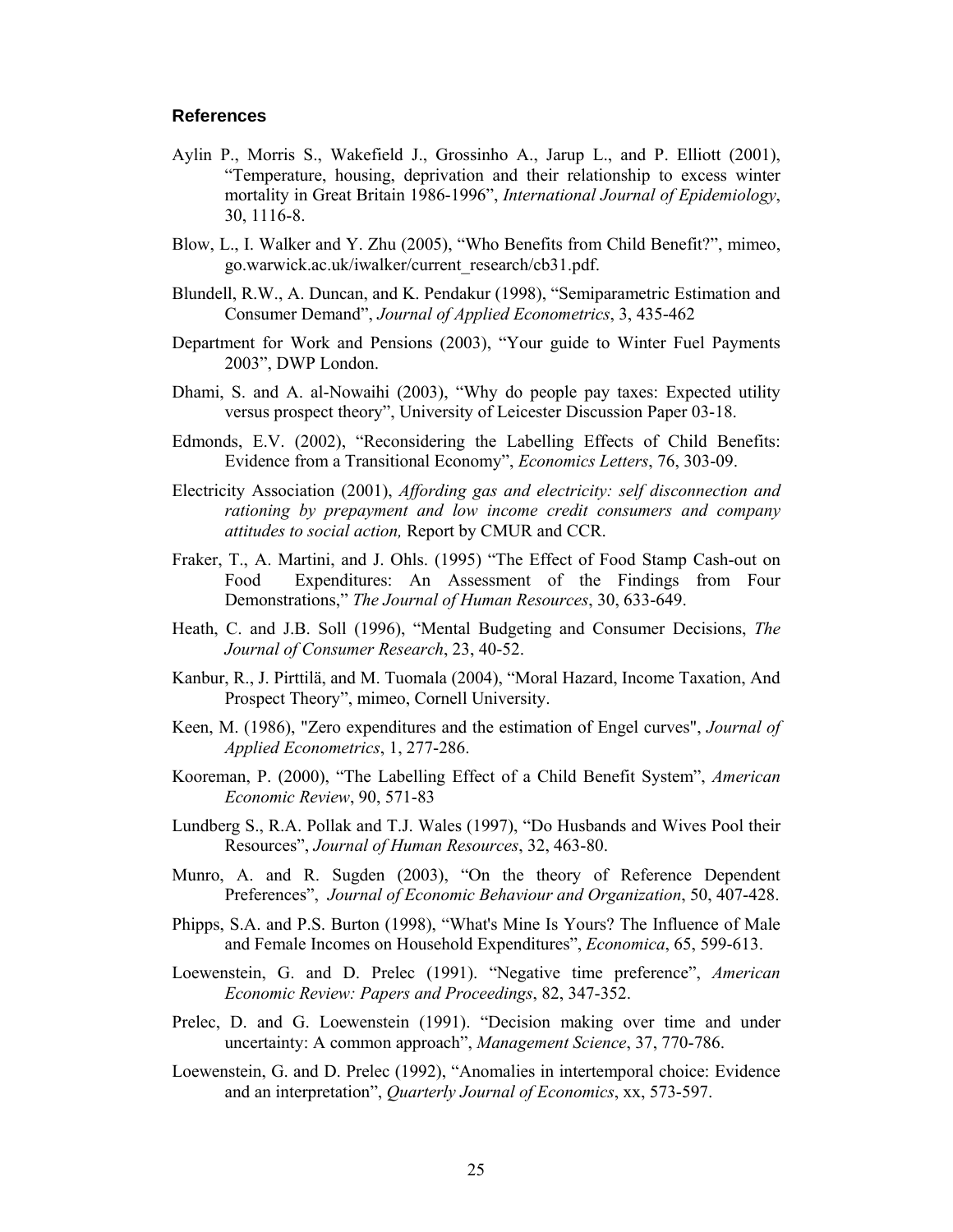- Loewenstein, G. and D. Prelec (1993). "Preferences for sequences of outcomes", *Psychological Review*, 100, 91-108.
- Prelec, D. and G. Loewenstein (1997) "Beyond time discounting", *Marketing Letters*, 8, 97-108.
- Prelec, D. and G. Loewenstein (1998). "The red and the black: mental accounting of savings and debt", *Marketing Science*, 17, 4-28.
- Read, D., G. Loewenstein, and M. Rabin, (1999), "Choice Bracketing", *Journal of Risk and Uncertainty*, 19, 171 – 197
- Tanner, Sarah, "How Much Do Consumers Spend? Comparing the FES and National Accounts" in J. Banks and P. Johnson (eds), *How Reliable is the FES: Trends in Incomes and Expenditures over Time*, IFS, 1998.
- Thaler, R.H., and H.M. Shefrin (1981), "An Economic Theory of Self-Control", *Journal of Political Economy*, 89, 392-406. - is this the right one for Thaler 1981??
- Thaler, R.H., (1990), "Savings, Fungability and Mental Accounts", *Journal of Economic Perspectives*, 4, 193-205
- Thaler, Richard H. and S. Benartzi (2004), "Save More Tomorrow™: Using behavioural economics to increase employee saving", *Journal of Political Economy,* 112 S1, 1-18*.*